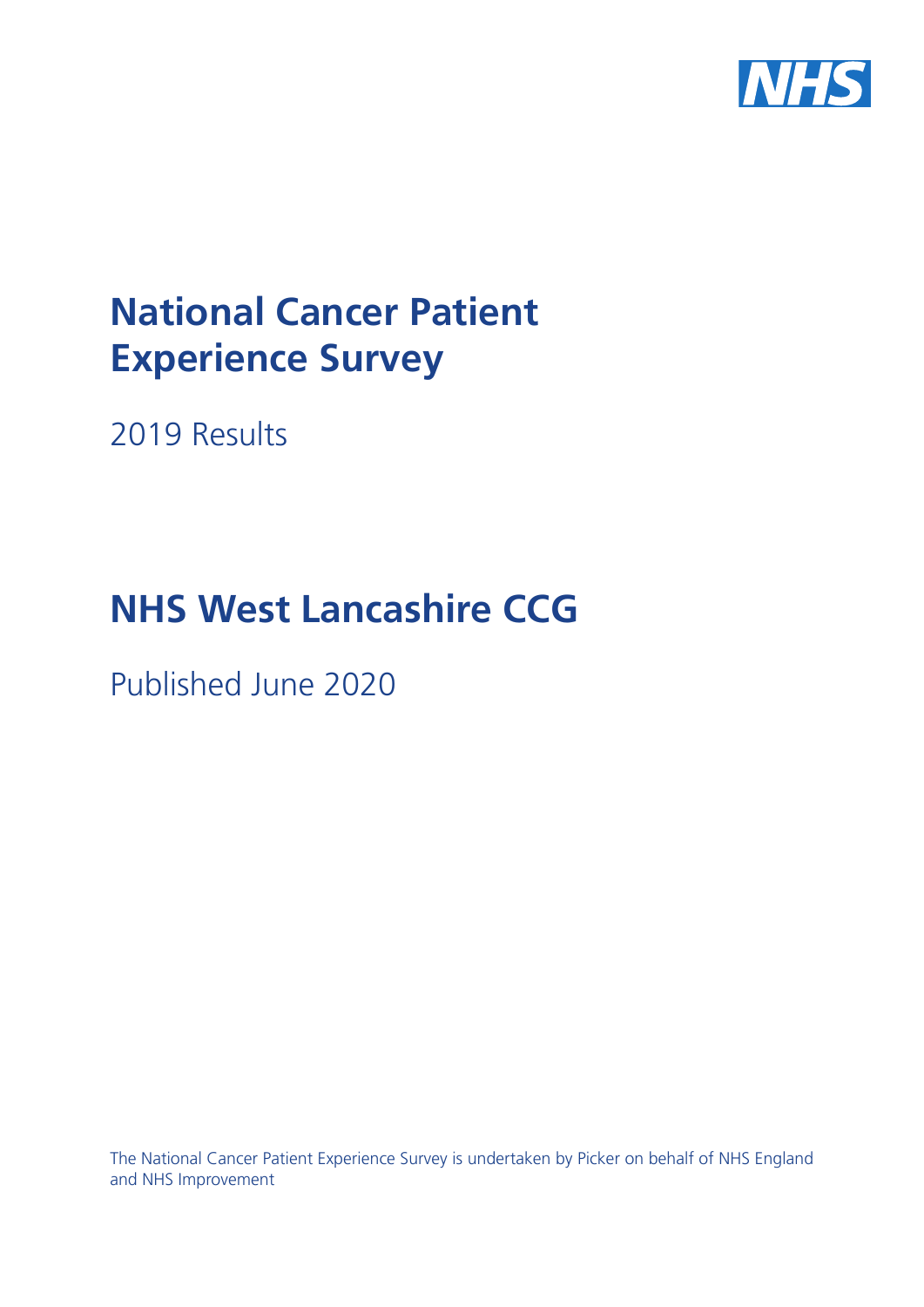# **Executive Summary** Case Mix Adjusted scores

#### **Cancer Dashboard Questions**

The following seven questions are included in phase 1 of the Cancer Dashboard developed by Public Health England and NHS England:

Q61. Patient's average rating of care scored from very poor to very good

| 0   | $\overline{2}$   | 3                                                             | $\overline{4}$ | 5 | 6 | $\overline{7}$ | 8 | $\mathsf{Q}$ | 10                                                                                            |
|-----|------------------|---------------------------------------------------------------|----------------|---|---|----------------|---|--------------|-----------------------------------------------------------------------------------------------|
|     |                  |                                                               |                |   |   |                |   | 8.9          |                                                                                               |
|     |                  |                                                               |                |   |   |                |   |              | Q18. Patient definitely involved as much as they wanted in decisions about care and treatment |
|     |                  |                                                               |                |   |   |                |   |              | Q19. Patient given the name of a CNS who would support them through their treatment           |
| 86% |                  | Q20. Patient found it very or quite easy to contact their CNS |                |   |   |                |   |              |                                                                                               |
|     |                  |                                                               |                |   |   |                |   |              | Q39. Patient always felt they were treated with respect and dignity while in hospital         |
|     | leaving hospital |                                                               |                |   |   |                |   |              | Q41. Hospital staff told patient who to contact if worried about condition or treatment after |
| 46% | treatment        |                                                               |                |   |   |                |   |              | Q55. General practice staff definitely did everything they could to support patient during    |
|     |                  |                                                               |                |   |   |                |   |              |                                                                                               |

#### **Questions Outside Expected Range**

|                                                                                                         |            | Case Mix Adjusted Scores   |                            |                   |
|---------------------------------------------------------------------------------------------------------|------------|----------------------------|----------------------------|-------------------|
|                                                                                                         | 2019 Score | Lower<br>Expected<br>Range | Upper<br>Expected<br>Range | National<br>Score |
| Q55. General practice staff definitely did everything they could to support patient during<br>treatment | 46%        | 47%                        | 70%                        | 58%               |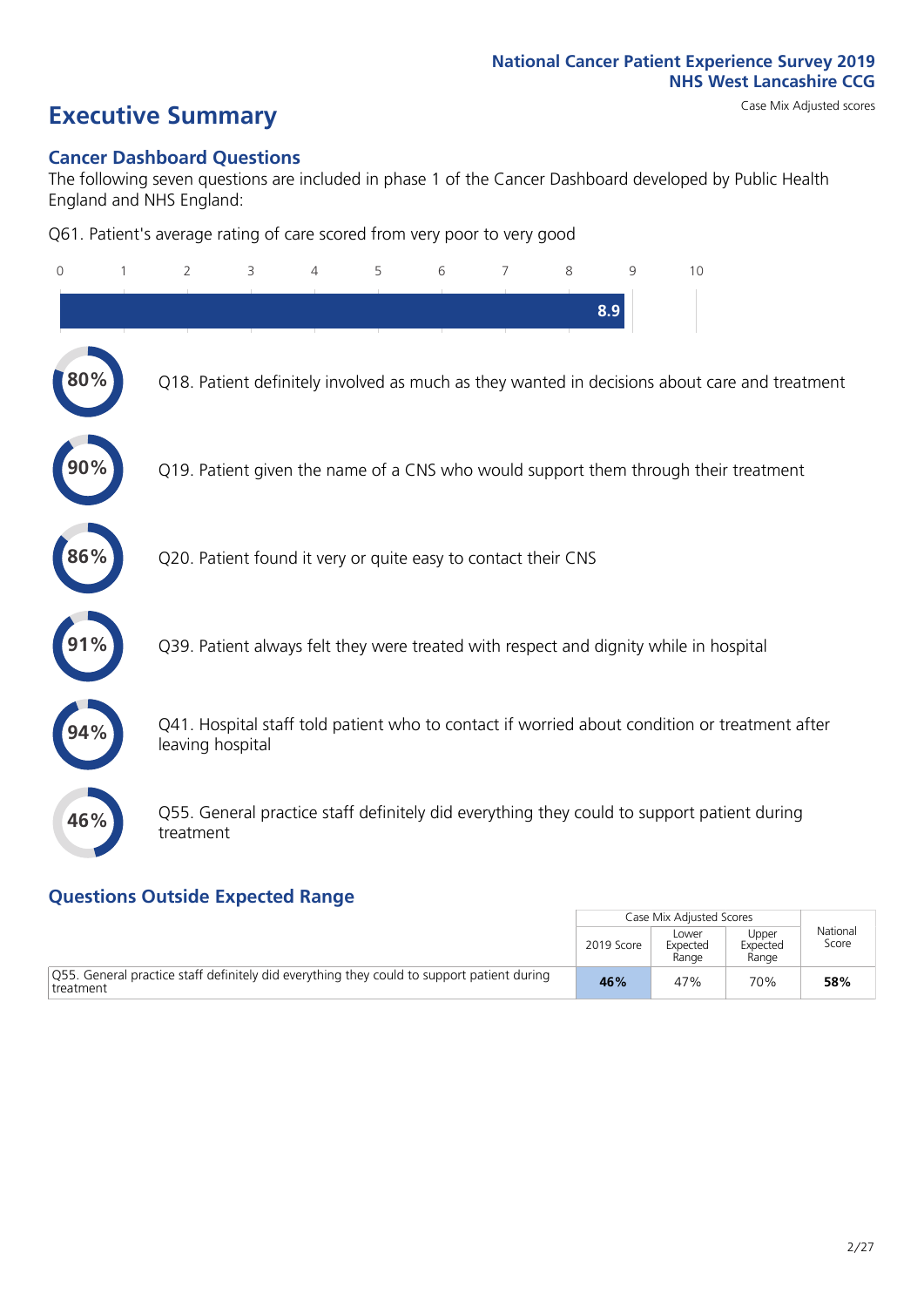## **Introduction**

The National Cancer Patient Experience Survey 2019 is the ninth iteration of the survey first undertaken in 2010. It has been designed to monitor national progress on cancer care; to provide information to drive local quality improvements; to assist commissioners and providers of cancer care; and to inform the work of the various charities and stakeholder groups supporting cancer patients.

The survey was overseen by a national Cancer Patient Experience Advisory Group. This Advisory Group set the principles and objectives of the survey programme and guided questionnaire development. The survey was commissioned and managed by NHS England. The survey provider, Picker, is responsible for designing, running and analysing the survey.

The 2019 survey involved 143 NHS Trusts. Out of 111,366 people, 67,858 people responded to the survey, yielding a response rate of 61%.

# **Methodology**

#### **Eligibility, eldwork and survey methods**

The sample for the survey included all adult (aged 16 and over) NHS patients, with a confirmed primary diagnosis of cancer, discharged from an NHS Trust after an inpatient episode or day case attendance for cancer related treatment in the months of April, May and June 2019. The fieldwork for the survey was undertaken between December 2019 and March 2020.

As in the previous four years, the survey used a mixed mode methodology. Questionnaires were sent by post, with two reminders where necessary, but also included an option to complete the questionnaire online. A Freephone helpline and email was available for respondents to opt out, ask questions about the survey, enable them to complete their questionnaire over the phone and provide access to a translation and interpreting facility for those whose first language was not English.

#### **Case-mix adjustment**

Both unadjusted and adjusted scores are presented in this report. Case-mix adjusted scores allows us to account for the impact that differing patient populations might have on results. By using the case-mix adjusted estimates we can obtain a greater understanding of how a CCG is performing given their patient population. The factors taken into account in this case-mix adjustment are gender, age, ethnic group, deprivation, and tumour group.

#### **Scoring methodology**

Fifty-two questions from the questionnaire are scored as these questions relate directly to patient experience. For all but one question (Q61), scores are presented as the percentage of positive responses out of all scored responses. For Q61, respondents rate their overall care on a scale of 0 to 10, of which the average was calculated for this question's presented score. The percentages in this report have been rounded to the nearest percentage point. Therefore, in some cases the figures do not appear to add up to 100%.

#### **Statistical significance**

In the reporting of 2019 results, appropriate statistical tests have been undertaken to identify unadjusted scores for which the change over time is 'statistically significant'. Thirty-seven scored questions in 2019 have been compared with those of 2018 and a statistically significant change between the two years has been reported where identified.

For the scored questions that are comparable beyond 2018, statistically significant change over the five years has also been reported where identified. A statistically significant difference means that the change in the result is very unlikely to have occurred by sampling variation.

#### **Suppression**

#### **Question-level suppression**

For scores where the base size per question is  $<$ 21, the score will be suppressed and replaced with an asterisk (\*). The base size will include neutral response options.

#### **Double suppression**

If any group within a particular sub-group breakdown (such as the tumour group breakdown) has <21 responses, then the figure for this particular group is suppressed and replaced with an asterisk (\*). If there is only one group within the sub-group breakdown that has <21 respondents, and is therefore suppressed, the group with the next lowest number of respondents is also supressed and replaced with an asterisk (\*) (regardless if it is greater than or less than 21).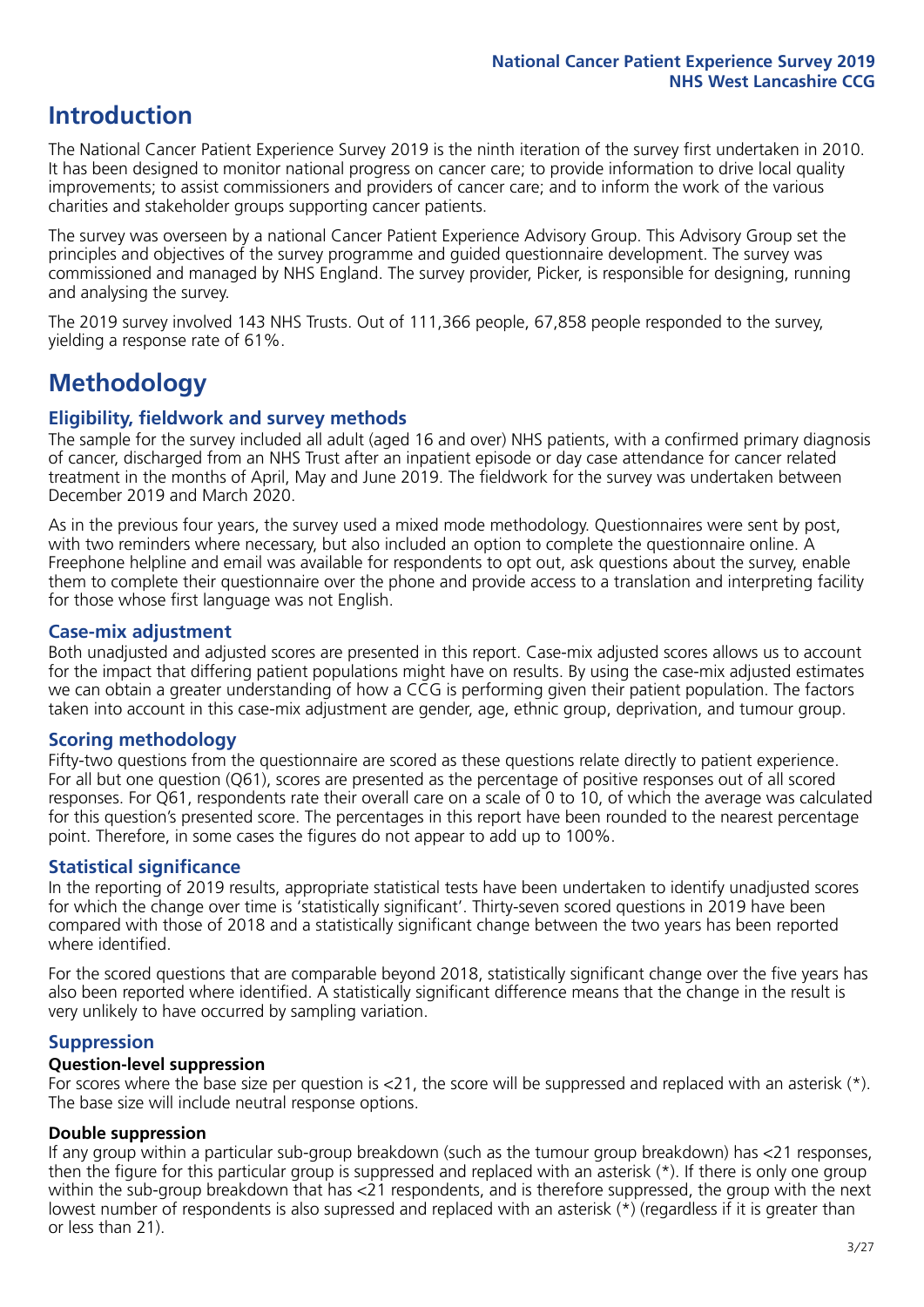## **Understanding the results**

This report shows how this CCG scored for each question in the survey, compared with national results and previous year's results. It is aimed at helping individual CCGs to understand their performance and identify areas for local improvement. Below is a description of the type of results presented within this report and how to understand them.

#### **Expected range charts**

The expected range charts in this report show a bar with the lowest and highest score received for each question nationally. Within this bar, an expected range is given (in grey) and a black diamond represents the actual score for this CCG.

CCGs whose score is above the upper limit of the expected range (in the dark blue) are positive outliers, with a score statistically significantly higher than the national mean. This indicates that the CCG performs better than what CCGs of the same size and demographics are expected to perform. The opposite is true if the score is below the lower limit of the expected range (in the light blue); these are negative outliers. For scores within the expected range (in the grey), the score is what we would expect given the CCG's size and demographics.

#### **Comparability tables**

The comparability tables show the 2018 and 2019 unadjusted scores for this CCG for each scored question. If there is a significant change from 2018 and 2019 or overall from 2015 to 2019, an arrow will be presented for the direction of change. The adjusted 2019 score will also be presented for each scored question along with the lower and upper expected range and national score. Scores above the upper limit of the expected range will be highlighted dark blue, scores below the lower limit of the expected range will be highlighted light blue, and scores within the lower and upper limit of the expected ranges will be highlighted grey.

#### **Tumour type tables**

The tumour type tables show the unadjusted scores for each scored question for each of the 13 tumour groups. The national score for that tumour group is also shown. Unadjusted scores for the same tumour type across different CCGs may not be comparable, as they do not account for the impact that differing patient populations might have on results. Central nervous system is abbreviated as 'CNS' and lower gastrointestinal tract is abbreviated as 'LGT' throughout this report.

#### **Year on year charts**

The year on year charts show five columns representing the unadjusted scores of the last five years (2015, 2016, 2017, 2018 and 2019) for each scored question.

#### **Notes on specific questions**

Following the development phase of the 2019 survey, several changes were made to the questionnaire. Six scored questions were amended (Q5, Q18, Q30, Q35, Q56 and Q60) and one non-scored question (Q29) was amended that impacted the comparability of questions Q30 to Q41. Of all questions changed or impacted by change, only Q60 is presented with historical comparisons; though the results should be interpreted with caution.

#### **Unadjusted data and case-mix adjusted data**

Unadjusted data should be used to see the actual responses from patients relating to the CCG. Case-mix adjusted data, together with expected ranges, should be used to understand whether the results are significantly higher or lower than national results taking account of the patient mix.

### **Further information**

This research was carried out in accordance with the international standard for organisations conducting social research (accreditation to ISO20252:2012; certificate number GB08/74322). The 2019 survey data has been produced and published in line with the Code of Practice for Official Statistics.

For more information on the methodology, please see the Technical Document. It can be viewed along with the 2019 questionnaire and survey quidance on the website at [www.ncpes.co.uk](https://www.ncpes.co.uk/supporting-documents). For all other outputs at National, Trust, CCG and Cancer Alliance level, please see the PDF reports, Excel tables and dashboards at [www.ncpes.co.uk.](https://www.ncpes.co.uk/current-results)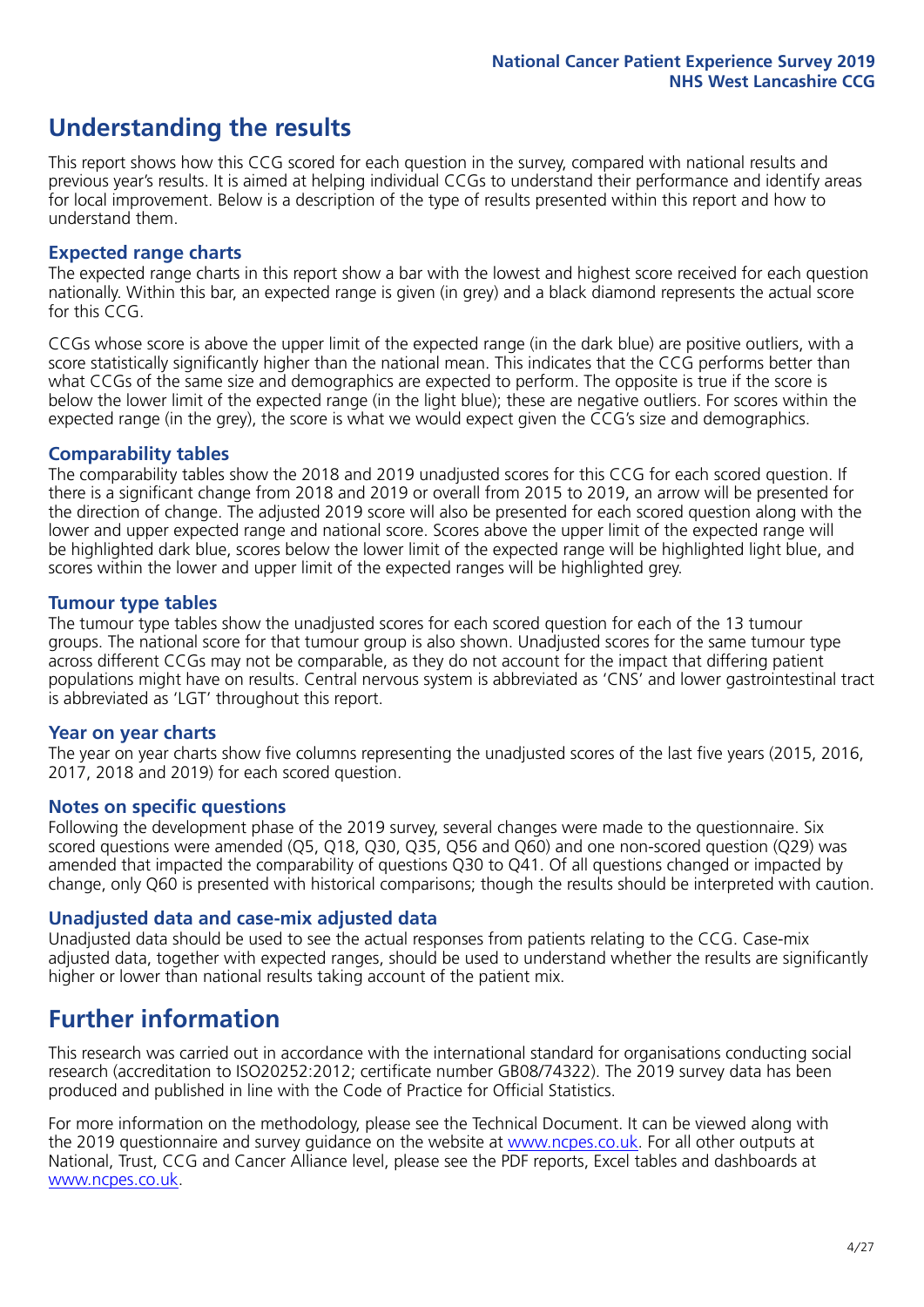### **Response Rate**

#### **Overall Response Rate**

123 patients responded out of a total of 192 patients, resulting in a response rate of 64%.

|          | Sample Size | Adjusted<br>Sample | Completed | Response Rate |
|----------|-------------|--------------------|-----------|---------------|
| CCG      | 202         | 192                | 123       | 64%           |
| National | 119,855     | 111.366            | 67,858    | 61%           |

#### **Respondents by Survey Type**

|                            | Number of<br>Respondents |
|----------------------------|--------------------------|
| Online                     |                          |
| Paper                      | 114                      |
| Phone                      | O                        |
| <b>Translation Service</b> |                          |

#### **Respondents by Tumour Group**

|                      | Number of<br>Respondents |
|----------------------|--------------------------|
| <b>Brain / CNS</b>   | 1                        |
| <b>Breast</b>        | 19                       |
| Colorectal / LGT     | 16                       |
| Gynaecological       | 3                        |
| Haematological       | 28                       |
| <b>Head and Neck</b> | 3                        |
| Lung                 | 9                        |
| Prostate             | 13                       |
| Sarcoma              | Ω                        |
| Skin                 | 5                        |
| <b>Upper Gastro</b>  | 8                        |
| Urological           | 9                        |
| Other                | 9                        |

#### **Respondents by Age and Gender**

Respondents year of birth has been used to determine age. This information has been amalgamated into 8 age bands. The age and gender distribution for the CCG was as follows:

|        | Age 16-24 | Age 25-34 | Age 35-44 | Age 45-54 | Age 55-64 | Age 65-74 | Age 75-84 | Age 85+ | Total |
|--------|-----------|-----------|-----------|-----------|-----------|-----------|-----------|---------|-------|
| Male   |           |           |           |           | 16        | 30        | 14        |         | 65    |
| Female |           |           |           |           | 13        | 20        | 14        |         | 58    |
| Total  |           |           |           |           | 29        | 50        | 28        |         | 123   |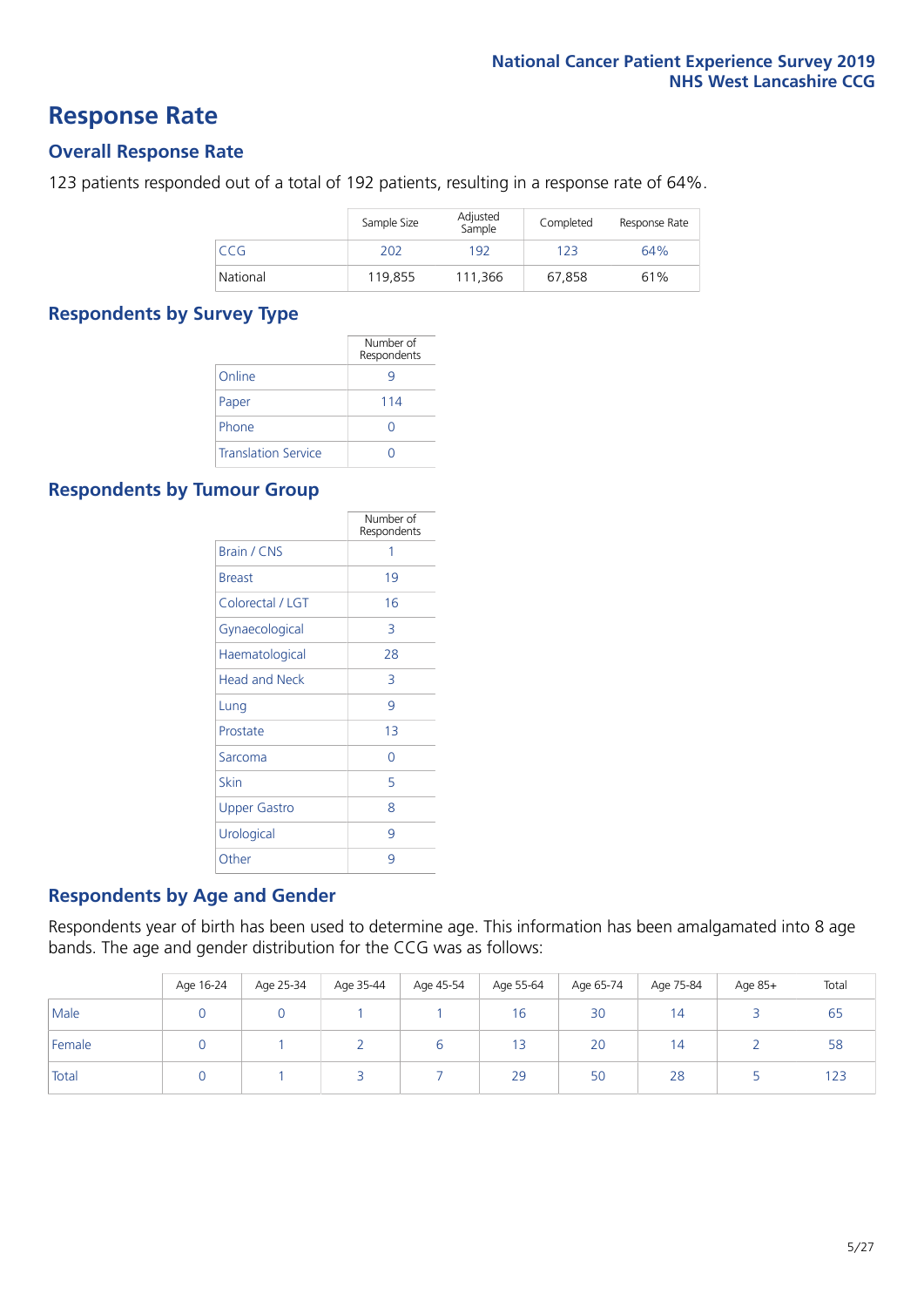# **Expected Range Charts**

| Lower Expected Range<br>Average                                                                                                                                                                                                                                                                                                                                                                                                                                                                                             |    |     | Upper Expected Range |     |         |     | Case Mix Adjusted Score       |                   |                   |                   |             |  |
|-----------------------------------------------------------------------------------------------------------------------------------------------------------------------------------------------------------------------------------------------------------------------------------------------------------------------------------------------------------------------------------------------------------------------------------------------------------------------------------------------------------------------------|----|-----|----------------------|-----|---------|-----|-------------------------------|-------------------|-------------------|-------------------|-------------|--|
| <b>SEEING YOUR GP</b><br>Q1. Saw GP once or twice before being told they needed to go to<br>hospital<br>Q2. Patient thought they were seen as soon as necessary                                                                                                                                                                                                                                                                                                                                                             | 0% | 10% | 20%                  |     | 30% 40% | 50% | 60%                           | 70%               | 80%<br>80%<br>83% |                   | 90% 100%    |  |
| <b>DIAGNOSTIC TESTS</b><br>Q5. Received all the information needed about the test<br>Q6. The length of time waiting for the test to be done was about<br>right<br>Q7. Test results explained in completely understandable way                                                                                                                                                                                                                                                                                               | 0% | 10% | 20%                  | 30% | 40%     | 50% | 60%                           | 70%               | 80%<br>84%        | 90%<br>89%        | 100%<br>99% |  |
| <b>FINDING OUT WHAT WAS WRONG WITH YOU</b><br>Q10. Patient told they could bring a family member or friend when<br>first told they had cancer<br>Q11. Patient felt they were told sensitively that they had cancer<br>Q12. Patient completely understood the explanation of what was<br>wrong<br>Q13. Patient given easy to understand written information about<br>the type of cancer they had                                                                                                                             | 0% | 10% | 20%                  | 30% | 40%     | 50% | 60%                           | 70%<br>73%<br>68% | 80%<br>77%        | 88%               | 90% 100%    |  |
| <b>DECIDING THE BEST TREATMENT FOR YOU</b><br>Q14. Patient felt that treatment options were completely explained<br>Q15. Patient felt possible side effects were definitely explained in<br>an understandable way<br>Q16. Patient definitely given practical advice and support in dealing<br>with side effects of treatment<br>Q17. Patient definitely told about side effects that could affect<br>them in the future<br>Q18. Patient definitely involved as much as they wanted in<br>decisions about care and treatment | 0% | 10% | 20%                  | 30% | 40%     | 50% | 60%<br>56%<br>$\blacklozenge$ | 70%<br>67%        | 80%<br>77%<br>80% | 90%<br>87%        | 100%        |  |
| <b>CLINICAL NURSE SPECIALIST (CNS)</b><br>Q19. Patient given the name of a CNS who would support them<br>through their treatment<br>Q20. Patient found it very or quite easy to contact their CNS<br>Q21. Patient got understandable answers to important questions<br>all or most of the time                                                                                                                                                                                                                              | 0% | 10% | 20%                  | 30% | 40%     | 50% | 60%                           | 70%               | 80%               | 90%<br>86%<br>88% | 90% 100%    |  |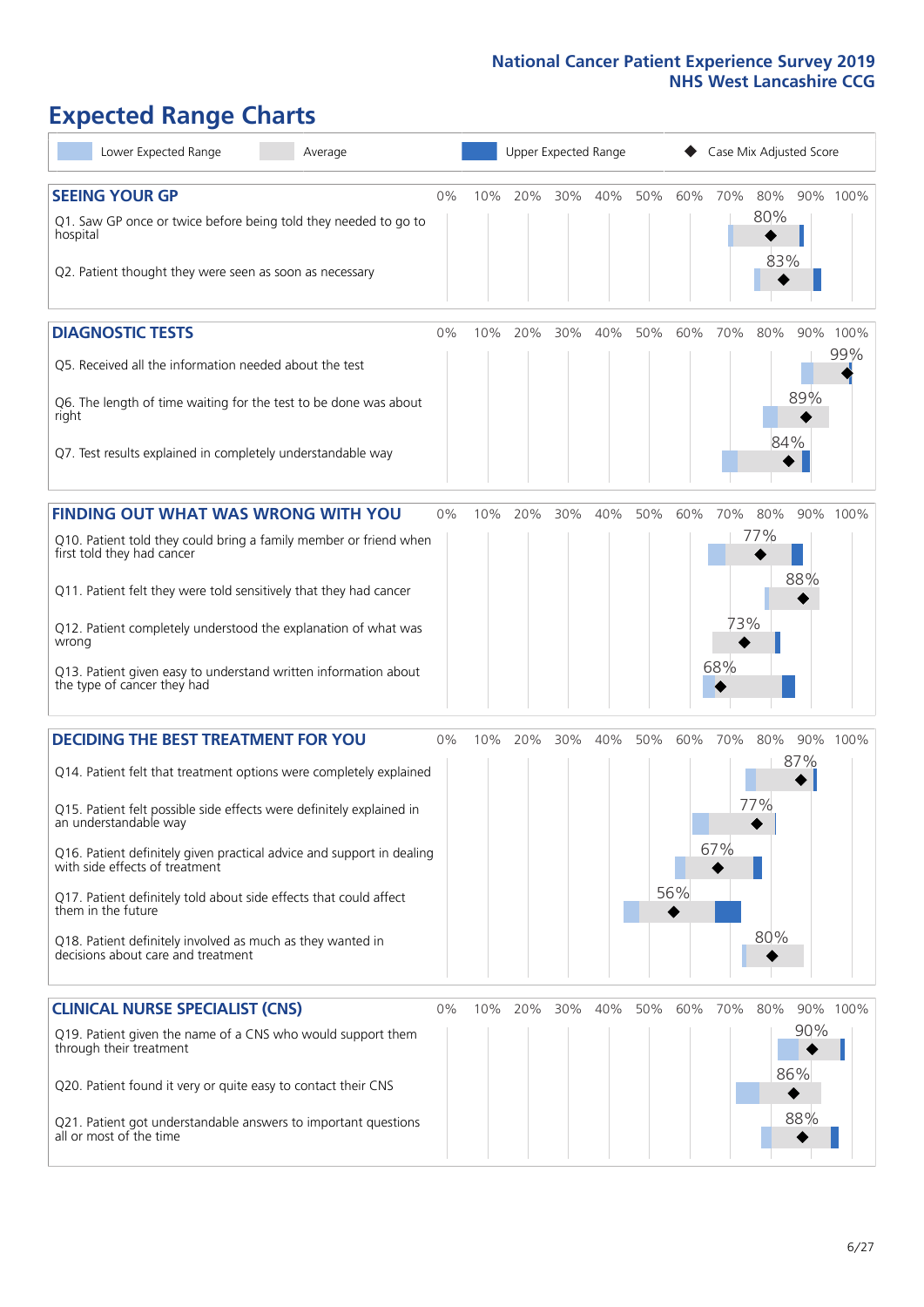# **Expected Range Charts**

| Lower Expected Range<br>Average                                                                                                                                                                                                                                                                                                                                                                                                                                                                                                                                                                                                                                                                                                                                                                                                                                                                         |    |     |     | Upper Expected Range |     |     |            |                   | Case Mix Adjusted Score  |            |          |
|---------------------------------------------------------------------------------------------------------------------------------------------------------------------------------------------------------------------------------------------------------------------------------------------------------------------------------------------------------------------------------------------------------------------------------------------------------------------------------------------------------------------------------------------------------------------------------------------------------------------------------------------------------------------------------------------------------------------------------------------------------------------------------------------------------------------------------------------------------------------------------------------------------|----|-----|-----|----------------------|-----|-----|------------|-------------------|--------------------------|------------|----------|
| <b>SUPPORT FOR PEOPLE WITH CANCER</b><br>Q22. Hospital staff gave information about support or self-help<br>groups for people with cancer<br>Q23. Hospital staff discussed or gave information about the impact<br>cancer could have on day to day activities<br>Q24. Hospital staff gave information on getting financial help or<br>possible benefits<br>Q25. Hospital staff told patient they could get free prescriptions                                                                                                                                                                                                                                                                                                                                                                                                                                                                           | 0% | 10% | 20% | 30%                  | 40% | 50% | 60%<br>58% | 70%<br>74%        | 80%<br>86%<br>81%        |            | 90% 100% |
| <b>OPERATIONS</b>                                                                                                                                                                                                                                                                                                                                                                                                                                                                                                                                                                                                                                                                                                                                                                                                                                                                                       | 0% | 10% | 20% | 30%                  | 40% | 50% | 60%        | 70%               | 80%                      |            | 90% 100% |
| Q27. Beforehand, patient had all the information needed about the<br>operation<br>Q28. Afterwards, staff completely explained how operation had<br>gone in understandable way                                                                                                                                                                                                                                                                                                                                                                                                                                                                                                                                                                                                                                                                                                                           |    |     |     |                      |     |     |            | 75%               |                          | 95%        |          |
| <b>HOSPITAL CARE AS AN INPATIENT</b>                                                                                                                                                                                                                                                                                                                                                                                                                                                                                                                                                                                                                                                                                                                                                                                                                                                                    | 0% | 10% | 20% | 30%                  | 40% | 50% | 60%        | 70%               | 80%                      |            | 90% 100% |
| Q30. Hospital staff didn't talk in front of patient as if patient wasn't<br>there<br>Q31. Patient had confidence and trust in all doctors treating them<br>Q32. Patient's family or someone close definitely felt able to talk to<br>a doctor<br>Q33. Patient had confidence and trust in all the ward nurses<br>treating them<br>Q34. Patient thought there were always or nearly always enough<br>nurses on duty to care for them<br>Q35. All hospital staff asked patient what name they prefer to be<br>called by<br>Q36. Patient always given enough privacy when discussing<br>condition or treatment<br>Q37. Patient definitely found hospital staff to discuss worries or<br>fears during their inpatient visit<br>Q38. Hospital staff definitely did everything they could to help<br>control pain<br>Q39. Patient always felt they were treated with respect and dignity<br>while in hospital |    |     |     |                      | 37% |     |            | 73%<br>75%<br>67% | 87%<br>87%<br>78%<br>84% | 89%<br>91% |          |
| Q40. Patient given clear written information about what should or<br>should not do after leaving hospital<br>Q41. Hospital staff told patient who to contact if worried about<br>condition or treatment after leaving hospital                                                                                                                                                                                                                                                                                                                                                                                                                                                                                                                                                                                                                                                                          |    |     |     |                      |     |     |            |                   | 85%                      | 94%        |          |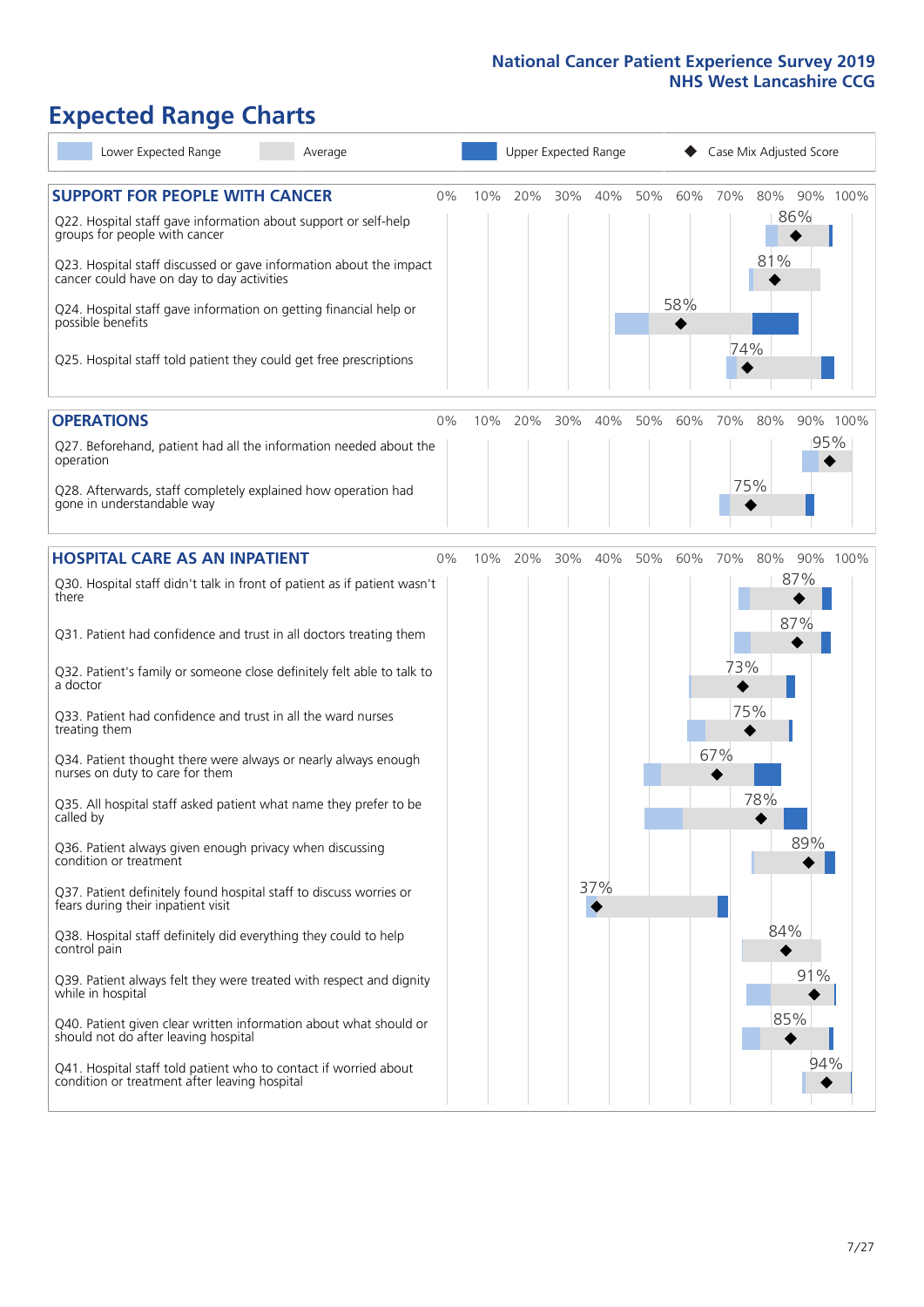# **Expected Range Charts**

| Lower Expected Range                                                                                                                                                                                                                                                                           | Average |       |     | Upper Expected Range |     |     |     | Case Mix Adjusted Score |     |            |            |          |  |
|------------------------------------------------------------------------------------------------------------------------------------------------------------------------------------------------------------------------------------------------------------------------------------------------|---------|-------|-----|----------------------|-----|-----|-----|-------------------------|-----|------------|------------|----------|--|
| <b>HOSPITAL CARE AS A DAY PATIENT / OUTPATIENT 0%</b><br>Q43. Patient definitely found hospital staff to discuss worries or<br>fears during their outpatient or day case visit<br>Q44. Cancer doctor had the right documents at patient's last                                                 |         |       | 10% | 20%                  | 30% | 40% | 50% | 60%                     | 70% | 80%<br>76% | 93%        | 90% 100% |  |
| outpatient appointment<br>Q46. Beforehand patient completely had all information needed<br>about radiotherapy treatment<br>Q47. Patient completely given understandable information about<br>whether radiotherapy was working<br>Q49. Beforehand patient completely had all information needed |         |       |     |                      |     |     |     |                         | 69% |            | 93%<br>91% |          |  |
| about chemotherapy treatment<br>Q50. Patient given enough information about whether<br>chemotherapy was working in a completely understandable way                                                                                                                                             |         |       |     |                      |     |     |     | 63%                     |     |            |            |          |  |
| <b>HOME CARE AND SUPPORT</b><br>Q51. Hospital staff definitely gave family or someone close all the                                                                                                                                                                                            |         | 0%    | 10% | 20%                  | 30% | 40% | 50% | 60%<br>60%              | 70% | 80%        |            | 90% 100% |  |
| information needed to help care at home<br>Q52. Patient definitely given enough support from health or social<br>services during treatment                                                                                                                                                     |         |       |     |                      |     |     |     | 63%                     |     |            |            |          |  |
| Q53. Patient definitely given enough support from health or social<br>services after treatment                                                                                                                                                                                                 |         |       |     |                      |     |     | 48% |                         |     |            |            |          |  |
| <b>CARE FROM YOUR GENERAL PRACTICE</b>                                                                                                                                                                                                                                                         |         | 0%    |     | 10% 20%              | 30% | 40% | 50% | 60%                     | 70% | 80%        |            | 90% 100% |  |
| Q54. GP given enough information about patient's condition and<br>treatment                                                                                                                                                                                                                    |         |       |     |                      |     |     |     |                         |     |            | 93%        |          |  |
| Q55. General practice staff definitely did everything they could to<br>support patient during treatment                                                                                                                                                                                        |         |       |     |                      |     |     | 46% |                         |     |            |            |          |  |
| <b>YOUR OVERALL NHS CARE</b>                                                                                                                                                                                                                                                                   |         | $0\%$ | 10% | 20%                  | 30% | 40% | 50% | 60%                     | 70% | 80%        |            | 90% 100% |  |
| Q56. Different people treating and caring for patient always work<br>well together to give best possible care<br>Q57. Patient given a care plan                                                                                                                                                |         |       |     |                      |     | 43% |     |                         |     | 79%        |            |          |  |
| Q58. Overall the administration of care was good or very good                                                                                                                                                                                                                                  |         |       |     |                      |     |     |     |                         |     |            | 88%        |          |  |
| Q59. Patient felt length of time for attending clinics and<br>appointments for cancer was about right                                                                                                                                                                                          |         |       |     |                      |     |     |     |                         | 72% |            |            |          |  |
| Q60. Someone discussed with patient whether they would like to<br>take part in cancer research                                                                                                                                                                                                 |         |       |     | 24%                  |     |     |     |                         |     |            |            |          |  |
|                                                                                                                                                                                                                                                                                                |         | 0     |     | 2                    | 3   | 4   | 5   | 6                       |     | 8          | 9          | 10       |  |
| Q61. Patient's average rating of care scored from very poor to very<br>good                                                                                                                                                                                                                    |         |       |     |                      |     |     |     |                         |     |            | 8.9        |          |  |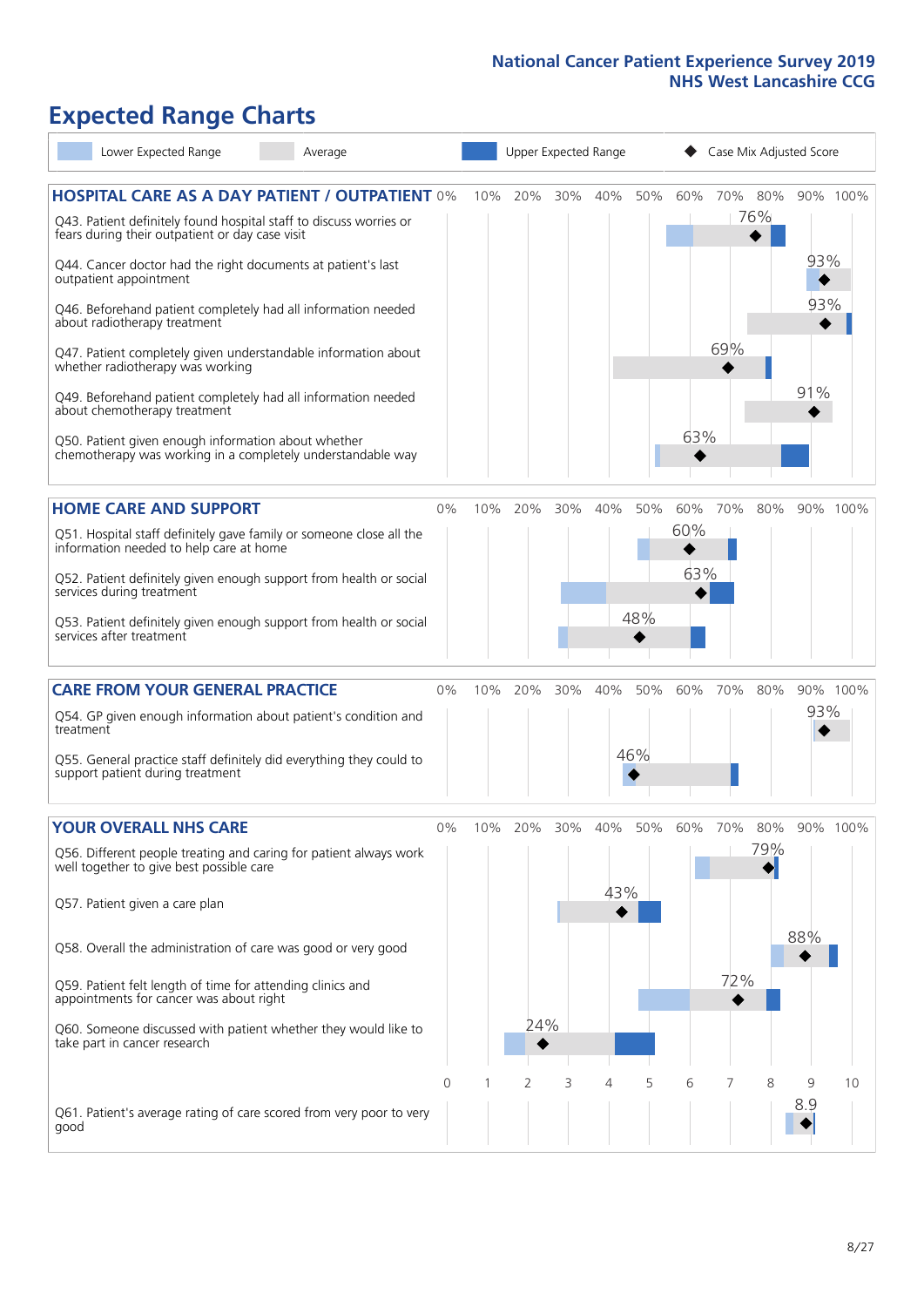# **Comparability Tables**

\* Indicates where a score has been suppressed because there are less than 21 responses.

\*\* No score available for 2018.

 $\triangle$  or  $\nabla$ 

Change 2018-2019: Indicates where 2019 score is significantly higher or lower than 2018 score Change Overall: Indicates significant change overall (2015, 2016, 2017, 2018 and 2019).

Adjusted Score below Lower Expected Range Adjusted Score between Upper and Lower Expected Ranges Adjusted Score above Upper Expected Range

|                                                                             |           |               | Unadjusted Scores |               |                                                  |         |               | Case Mix Adjusted Scores                   |                |                   |
|-----------------------------------------------------------------------------|-----------|---------------|-------------------|---------------|--------------------------------------------------|---------|---------------|--------------------------------------------|----------------|-------------------|
|                                                                             | 2018<br>n | 2018<br>Score | 2019<br>n         | 2019<br>Score | $ \overline{Change} $ Change<br>$2018 -$<br>2019 | Overall | 2019<br>Score | Lower<br><b>Expected Expected</b><br>Range | Upper<br>Range | National<br>Score |
| <b>SEEING YOUR GP</b>                                                       |           |               |                   |               |                                                  |         |               |                                            |                |                   |
| Q1. Saw GP once or twice before being told they needed to go<br>to hospital | 79        | 81%           | 94                | 80%           |                                                  |         | 80%           | 71%                                        | 87%            | 79%               |
| Q2. Patient thought they were seen as soon as necessary                     | 118       | 82%           | 120               | 83%           |                                                  |         | 83%           | 77%                                        | 91%            | 84%               |
| <b>DIAGNOSTIC TESTS</b>                                                     |           |               |                   |               |                                                  |         |               |                                            |                |                   |
| Q5. Received all the information needed about the test                      | $***$     | $* *$         | 97                | 99%           |                                                  |         | 99%           | 91%                                        | 99%            | 95%               |

| Q6. The length of time waiting for the test to be done was<br>about right | 100 | 86% | 99 | 89% |  | 89% | 82% | 94% | 88% |
|---------------------------------------------------------------------------|-----|-----|----|-----|--|-----|-----|-----|-----|
| Q7. Test results explained in completely understandable way               | 100 | 80% | 98 | 85% |  | 84% | 72% | 88% | 80% |

| <b>FINDING OUT WHAT WAS WRONG WITH YOU</b>                                                      |     |     |     |     |  |            |     |     |     |
|-------------------------------------------------------------------------------------------------|-----|-----|-----|-----|--|------------|-----|-----|-----|
| Q10. Patient told they could bring a family member or friend<br>when first told they had cancer | 108 | 77% | 120 | 77% |  | <b>77%</b> | 69% | 85% | 77% |
| Q11. Patient felt they were told sensitively that they had cancer                               | 116 | 85% | 122 | 88% |  | 88%        | 80% | 92% | 86% |
| Q12. Patient completely understood the explanation of what<br>was wrong                         |     | 80% | 123 | 73% |  | 73%        | 66% | 81% | 73% |
| Q13. Patient given easy to understand written information<br>about the type of cancer they had  | 106 | 80% | 108 | 69% |  | 68%        | 66% | 83% | 74% |

| <b>DECIDING THE BEST TREATMENT FOR YOU</b>                                                              |      |     |     |     |            |     |     |     |
|---------------------------------------------------------------------------------------------------------|------|-----|-----|-----|------------|-----|-----|-----|
| Q14. Patient felt that treatment options were completely<br>explained                                   | 106  | 85% | 105 | 88% | 87%        | 76% | 91% | 83% |
| Q15. Patient felt possible side effects were definitely explained<br>in an understandable way           | 111  | 75% | 114 | 76% | <b>77%</b> | 65% | 81% | 73% |
| Q16. Patient definitely given practical advice and support in<br>dealing with side effects of treatment | 111  | 73% | 118 | 67% | 67%        | 59% | 76% | 67% |
| Q17. Patient definitely told about side effects that could affect<br>them in the future                 | 107  | 60% | 108 | 56% | 56%        | 47% | 66% | 57% |
| Q18. Patient definitely involved as much as they wanted in<br>decisions about care and treatment        | $**$ | **  | 120 | 81% | 80%        | 74% | 88% | 81% |

| <b>CLINICAL NURSE SPECIALIST (CNS)</b>                                                    |     |     |     |     |     |                 |     |     |
|-------------------------------------------------------------------------------------------|-----|-----|-----|-----|-----|-----------------|-----|-----|
| Q19. Patient given the name of a CNS who would support them<br>through their treatment    | 112 | 96% | 113 | 90% | 90% | 87%             | 97% | 92% |
| Q20. Patient found it very or quite easy to contact their CNS                             | 98  | 91% | 88  | 86% | 86% | 77 <sub>%</sub> | 92% | 85% |
| Q21. Patient got understandable answers to important<br>questions all or most of the time | ٩í  | 93% | RΩ  | 89% | 88% | 80%             | 95% | 87% |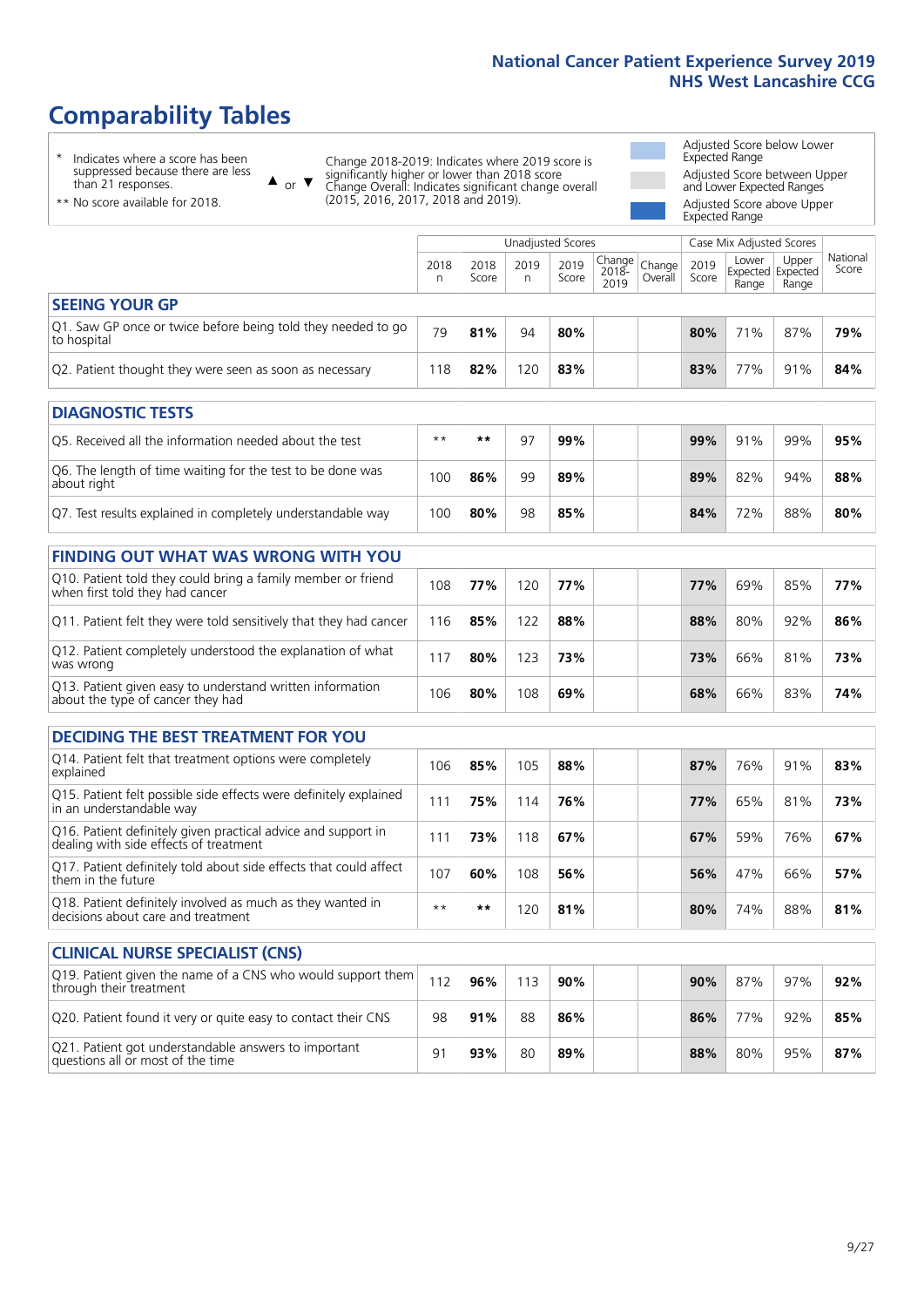# **Comparability Tables**

\* Indicates where a score has been suppressed because there are less than 21 responses.

\*\* No score available for 2018.

 $\triangle$  or  $\nabla$ 

Change 2018-2019: Indicates where 2019 score is significantly higher or lower than 2018 score Change Overall: Indicates significant change overall (2015, 2016, 2017, 2018 and 2019).

Adjusted Score below Lower Expected Range Adjusted Score between Upper and Lower Expected Ranges Adjusted Score above Upper Expected Range

|                                                                                                                   |              |               |            | Unadjusted Scores |                         |                   |               | Case Mix Adjusted Scores |                                     |                   |
|-------------------------------------------------------------------------------------------------------------------|--------------|---------------|------------|-------------------|-------------------------|-------------------|---------------|--------------------------|-------------------------------------|-------------------|
|                                                                                                                   | 2018<br>n    | 2018<br>Score | 2019<br>n. | 2019<br>Score     | Change<br>2018-<br>2019 | Change<br>Overall | 2019<br>Score | Lower<br>Range           | Upper<br>Expected Expected<br>Range | National<br>Score |
| <b>SUPPORT FOR PEOPLE WITH CANCER</b>                                                                             |              |               |            |                   |                         |                   |               |                          |                                     |                   |
| Q22. Hospital staff gave information about support or self-help<br>groups for people with cancer                  | 91           | 92%           | 98         | 87%               |                         |                   | 86%           | 82%                      | 94%                                 | 88%               |
| Q23. Hospital staff discussed or gave information about the<br>impact cancer could have on day to day activities  | 76           | 86%           | 76         | 82%               |                         |                   | 81%           | 76%                      | 92%                                 | 84%               |
| Q24. Hospital staff gave information on getting financial help or<br>possible benefits                            | 58           | 64%           | 56         | 57%               |                         |                   | 58%           | 50%                      | 75%                                 | 63%               |
| Q25. Hospital staff told patient they could get free prescriptions                                                | 53           | 85%           | 52         | 77%               |                         |                   | 74%           | 71%                      | 92%                                 | 82%               |
| <b>OPERATIONS</b>                                                                                                 |              |               |            |                   |                         |                   |               |                          |                                     |                   |
| Q27. Beforehand, patient had all the information needed about<br>the operation                                    | 74           | 95%           | 73         | 95%               |                         |                   | 95%           | 92%                      | 100%                                | 96%               |
| Q28. Afterwards, staff completely explained how operation had<br>gone in understandable way                       | 73           | 70%           | 73         | 75%               |                         |                   | 75%           | 70%                      | 89%                                 | 79%               |
| <b>HOSPITAL CARE AS AN INPATIENT</b>                                                                              |              |               |            |                   |                         |                   |               |                          |                                     |                   |
| Q30. Hospital staff didn't talk in front of patient as if patient<br>wasn't there                                 | $**$         | **            | 66         | 88%               |                         |                   | 87%           | 75%                      | 93%                                 | 84%               |
| Q31. Patient had confidence and trust in all doctors treating<br>them                                             | $* *$        | **            | 68         | 87%               |                         |                   | 87%           | 75%                      | 93%                                 | 84%               |
| Q32. Patient's family or someone close definitely felt able to talk<br>to a doctor                                | $* *$        | **            | 56         | 73%               |                         |                   | 73%           | 60%                      | 84%                                 | 72%               |
| Q33. Patient had confidence and trust in all the ward nurses<br>treating them                                     | $* *$        | **            | 68         | 75%               |                         |                   | 75%           | 64%                      | 85%                                 | 74%               |
| Q34. Patient thought there were always or nearly always<br>enough nurses on duty to care for them                 | $**$         | **            | 67         | 67%               |                         |                   | 67%           | 53%                      | 76%                                 | 64%               |
| Q35. All hospital staff asked patient what name they prefer to<br>be called by                                    | $**$         | **            | 68         | 78%               |                         |                   | 78%           | 58%                      | 83%                                 | 71%               |
| Q36. Patient always given enough privacy when discussing<br>condition or treatment                                | $\star\star$ | **            | 66         | 89%               |                         |                   | 89%           | 76%                      | 93%                                 | 85%               |
| Q37. Patient definitely found hospital staff to discuss worries or<br>fears during their inpatient visit          | $* *$        | **            | 43         | 37%               |                         |                   | 37%           | 37%                      | 67%                                 | 52%               |
| Q38. Hospital staff definitely did everything they could to help<br>control pain                                  | $* *$        | **            | 59         | 85%               |                         |                   | 84%           | 73%                      | 92%                                 | 83%               |
| Q39. Patient always felt they were treated with respect and<br>dignity while in hospital                          | $***$        | **            | 67         | 91%               |                         |                   | 91%           | 80%                      | 96%                                 | 88%               |
| Q40. Patient given clear written information about what should<br>or should not do after leaving hospital         | $**$         | **            | 65         | 85%               |                         |                   | 85%           | 77%                      | 94%                                 | 86%               |
| Q41. Hospital staff told patient who to contact if worried about<br>condition or treatment after leaving hospital | $**$         | **            | 67         | 94%               |                         |                   | 94%           | 89%                      | 100%                                | 94%               |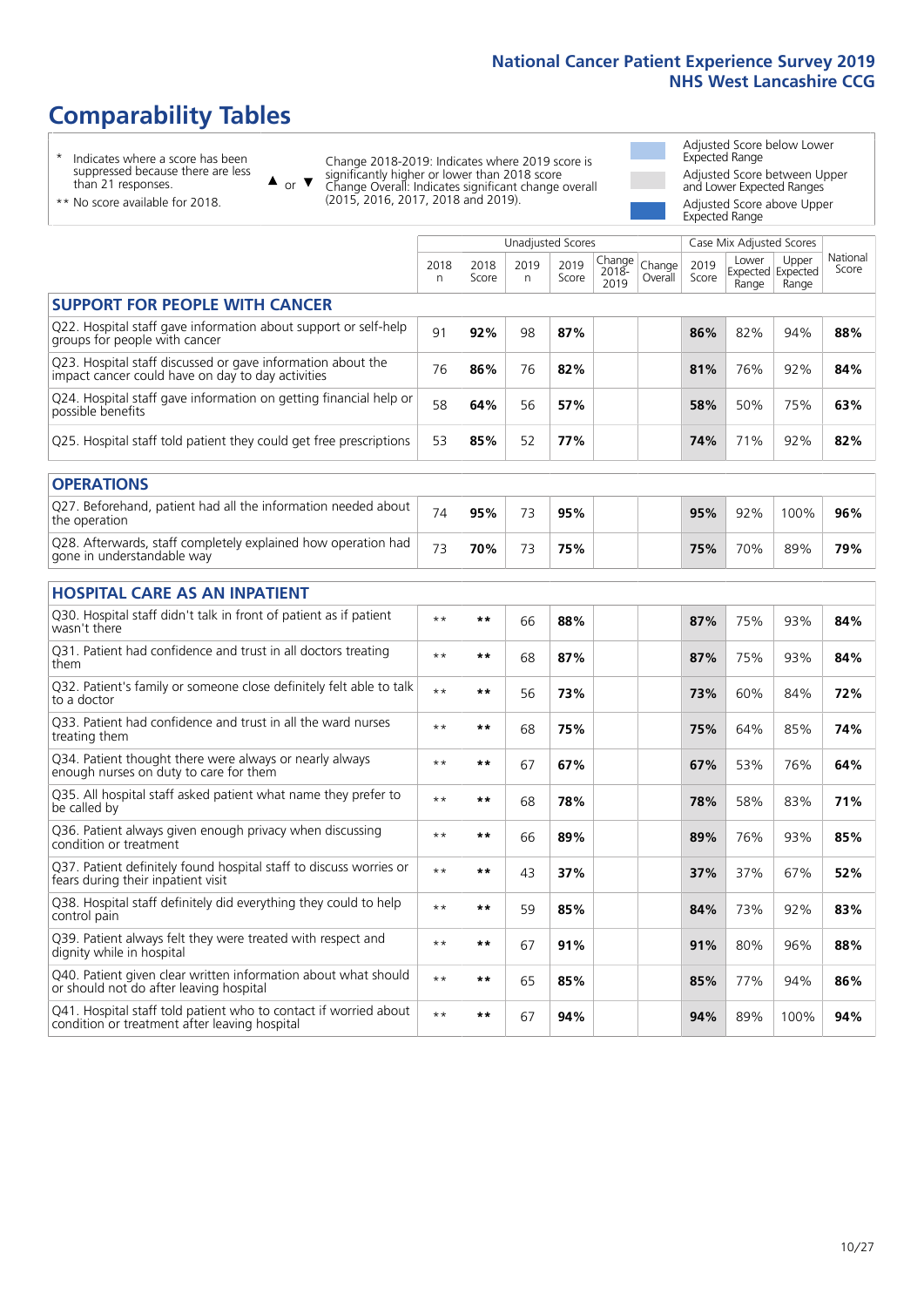108 **23%** 117 **24% 24%** 19% 41% **30%**

# **Comparability Tables**

\* Indicates where a score has been suppressed because there are less than 21 responses.

\*\* No score available for 2018.

or  $\blacktriangledown$  $\blacktriangle$ 

Q60. Someone discussed with patient whether they would like

to take part in cancer research

Change 2018-2019: Indicates where 2019 score is significantly higher or lower than 2018 score Change Overall: Indicates significant change overall (2015, 2016, 2017, 2018 and 2019).

Adjusted Score below Lower Expected Range Adjusted Score between Upper and Lower Expected Ranges Adjusted Score above Upper Expected Range

> National Score

|                                                                                                                       |           |               |            | <b>Unadjusted Scores</b> |                            |                   |               | Case Mix Adjusted Scores |                                     |                  |
|-----------------------------------------------------------------------------------------------------------------------|-----------|---------------|------------|--------------------------|----------------------------|-------------------|---------------|--------------------------|-------------------------------------|------------------|
|                                                                                                                       | 2018<br>n | 2018<br>Score | 2019<br>n. | 2019<br>Score            | Change<br>$2018 -$<br>2019 | Change<br>Overall | 2019<br>Score | Lower<br>Range           | Upper<br>Expected Expected<br>Range | Nationa<br>Score |
| <b>HOSPITAL CARE AS A DAY PATIENT / OUTPATIENT</b>                                                                    |           |               |            |                          |                            |                   |               |                          |                                     |                  |
| Q43. Patient definitely found hospital staff to discuss worries or<br>fears during their outpatient or day case visit | 77        | 77%           | 87         | 77%                      |                            |                   | 76%           | 61%                      | 80%                                 | 71%              |
| Q44. Cancer doctor had the right documents at patient's last<br>outpatient appointment                                | 100       | 95%           | 103        | 93%                      |                            |                   | 93%           | 92%                      | 100%                                | 96%              |
| Q46. Beforehand patient completely had all information needed<br>about radiotherapy treatment                         | 27        | 93%           | 30         | 93%                      |                            |                   | 93%           | 74%                      | 99%                                 | 86%              |
| Q47. Patient completely given understandable information<br>about whether radiotherapy was working                    | 24        | 63%           | 26         | 69%                      |                            |                   | 69%           | 41%                      | 79%                                 | 60%              |
| Q49. Beforehand patient completely had all information needed<br>about chemotherapy treatment                         | 43        | 81%           | 43         | 91%                      |                            |                   | 91%           | 73%                      | 95%                                 | 84%              |
| Q50. Patient given enough information about whether<br>chemotherapy was working in a completely understandable way    | 39        | 74%           | 38         | 63%                      |                            |                   | 63%           | 53%                      | 82%                                 | 68%              |
| <b>HOME CARE AND SUPPORT</b>                                                                                          |           |               |            |                          |                            |                   |               |                          |                                     |                  |
| Q51. Hospital staff definitely gave family or someone close all<br>the information needed to help care at home        | 88        | 57%           | 97         | 61%                      |                            |                   | 60%           | 50%                      | 70%                                 | 60%              |
| Q52. Patient definitely given enough support from health or<br>social services during treatment                       | 70        | 63%           | 69         | 64%                      |                            |                   | 63%           | 39%                      | 65%                                 | 52%              |
| Q53. Patient definitely given enough support from health or<br>social services after treatment                        | 42        | 50%           | 41         | 49%                      |                            |                   | 48%           | 30%                      | 60%                                 | 45%              |
| <b>CARE FROM YOUR GENERAL PRACTICE</b>                                                                                |           |               |            |                          |                            |                   |               |                          |                                     |                  |
| Q54. GP given enough information about patient's condition<br>and treatment                                           | 88        | 94%           | 93         | 94%                      |                            |                   | 93%           | 91%                      | 100%                                | 95%              |
| Q55. General practice staff definitely did everything they could<br>to support patient during treatment               | 71        | 51%           | 70         | 47%                      |                            |                   | 46%           | 47%                      | 70%                                 | 58%              |
| <b>YOUR OVERALL NHS CARE</b>                                                                                          |           |               |            |                          |                            |                   |               |                          |                                     |                  |
| Q56. Different people treating and caring for patient always<br>work well together to give best possible care         | $* *$     | **            | 119        | 80%                      |                            |                   | 79%           | 65%                      | 81%                                 | 73%              |
| Q57. Patient given a care plan                                                                                        | 75        | 43%           | 96         | 43%                      |                            |                   | 43%           | 28%                      | 47%                                 | 38%              |
| Q58. Overall the administration of care was good or very good                                                         | 116       | 91%           | 122        | 89%                      |                            |                   | 88%           | 83%                      | 94%                                 | 89%              |
| Q59. Patient felt length of time for attending clinics and<br>appointments for cancer was about right                 | 114       | 65%           | 122        | 72%                      |                            |                   | 72%           | 60%                      | 79%                                 | 69%              |

Q61. Patient's average rating of care scored from very poor to very good <sup>114</sup> **9.0** <sup>120</sup> **8.9 8.9** 8.6 9.1 **8.8**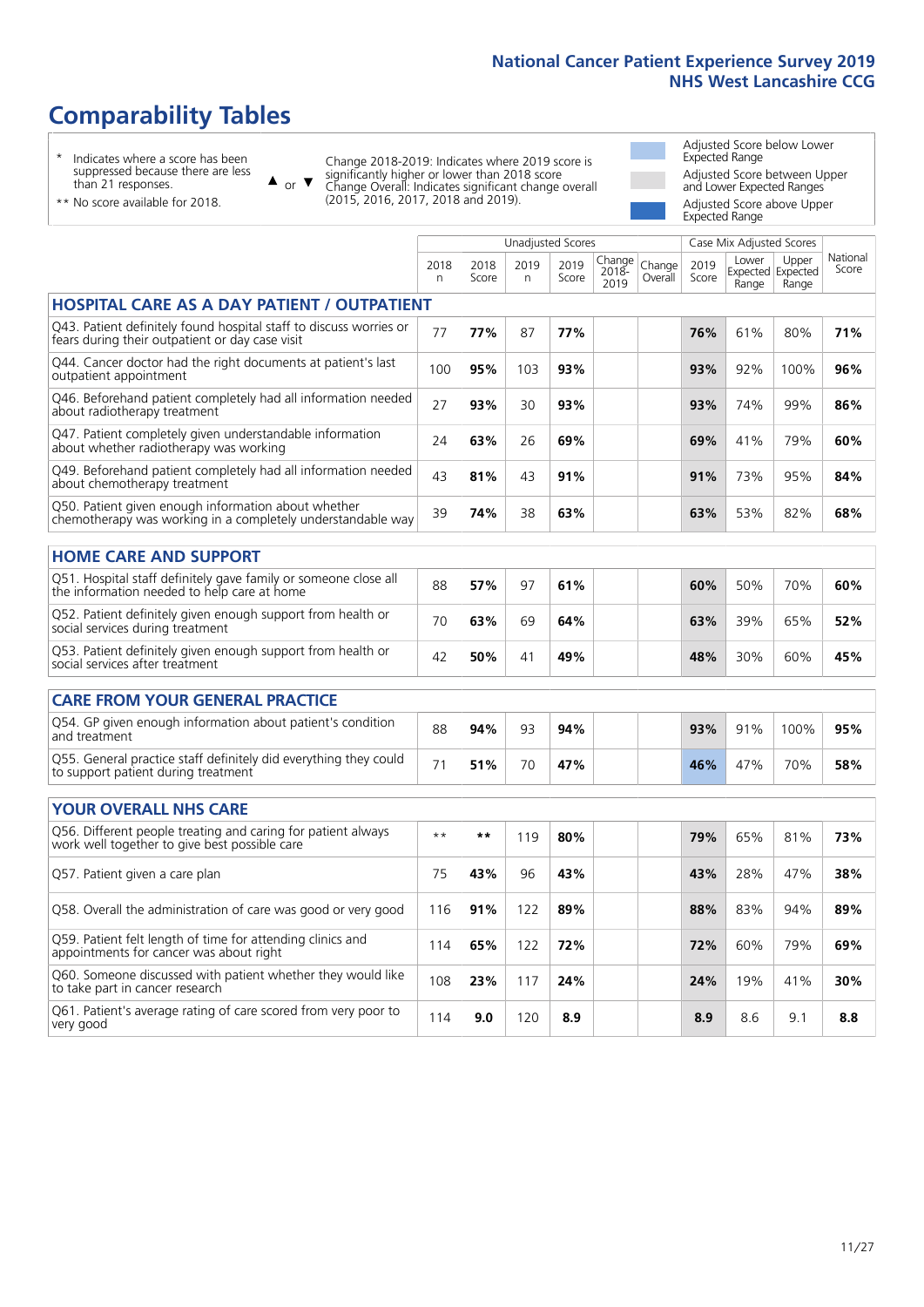# **Tumour Type Tables**

- \* Indicates where a score has been suppressed because there are less than 21 responses.
- n.a. Indicates that there were no respondents for that tumour group.

| <b>SEEING YOUR GP</b>                           |            |       |               |            |                |                |                  |                 | Tumour Group |         |         |                 |                                         |         |                |
|-------------------------------------------------|------------|-------|---------------|------------|----------------|----------------|------------------|-----------------|--------------|---------|---------|-----------------|-----------------------------------------|---------|----------------|
|                                                 |            | Brain | <b>Breast</b> | Colorectal | Gynaecological | Haematological | Head and<br>Neck | Dung            | Prostate     | Sarcoma | Skin    | Upper<br>Gastro | Urological                              | Other   | All<br>Cancers |
| Q1. Saw GP once or twice before being told they | <b>CCG</b> | n.a.  | $\star$       | $\star$    | $\star$        | 64%            | $\star$          | $\star$         | $\star$      | n.a.    | $\star$ | $\star$         | $\star$                                 | $\star$ | 80%            |
| needed to go to hospital                        | National I | 59%   |               | 94% 75%    | 77%            |                |                  | 67% 79% 71% 82% |              |         |         |                 | 71% 90% 74% 83% 74%                     |         | 79%            |
| Q2. Patient thought they were seen as soon as   | <b>CCG</b> | n.a.  | $\star$       | $\star$    | $\star$        | 75%            | $\star$          | $\star$         | $\star$      | n.a.    | $\star$ | $\star$         | $\star$                                 | $\star$ | 83%            |
| necessary                                       | National   | 79%   |               | 89% 83%    |                |                |                  |                 |              |         |         |                 | 81% 82% 81% 84% 86% 69% 85% 79% 85% 79% |         | 84%            |

#### **DIAGNOSTIC TESTS** Tumour Group

|                                                   |                                          | Brain | <b>Breast</b> | Colorectal | त्त<br>Gynaecologic | Haematological | Head and<br>Neck | Lung    | Prostate | Sarcoma | Skin    | Upper<br>Gastro | Urological                                  | Other   | All<br>Cancers |
|---------------------------------------------------|------------------------------------------|-------|---------------|------------|---------------------|----------------|------------------|---------|----------|---------|---------|-----------------|---------------------------------------------|---------|----------------|
| Q5. Received all the information needed about     | <b>CCG</b>                               | n.a.  | $\star$       | $\star$    | $\star$             | $\star$        | $\star$          | $\star$ | $\star$  | n.a.    |         | $\star$         | $\star$                                     | $\star$ | 99%            |
| the test                                          | National                                 | 93%   | 95%           | 95%        | 93%                 | 95%            |                  | 93% 95% | 95%      | 93%     | 96%     | 95%             | 95%                                         | 95%     | 95%            |
| Q6. The length of time waiting for the test to be | <b>CCG</b>                               | n.a.  | $\star$       | $\star$    | $\star$             | $\star$        | $\star$          | $\star$ | $\star$  | n.a.    | $\star$ | $\star$         | $\star$                                     | $\star$ | 89%            |
| done was about right                              | National 84%                             |       | 91%           | 88%        |                     |                |                  |         |          |         |         |                 | 86% 89% 88% 87% 87% 81% 87% 84% 87% 86% 88% |         |                |
| Q7. Test results explained in completely          | <b>CCG</b>                               | n.a.  | $\star$       | $\star$    | $\star$             | $\star$        | $\star$          | $\star$ | $\star$  | n.a.    | $\star$ | $\star$         | $\star$                                     | $\star$ | 85%            |
| understandable way                                | National 71% 83% 82% 77% 77% 79% 80% 80% |       |               |            |                     |                |                  |         |          |         |         |                 | 78% 84% 75% 80% 76% 80%                     |         |                |

| <b>FINDING OUT WHAT WAS WRONG WITH YOU</b>        |            |         |               |                 |                |                |                        |                 | <b>Tumour Group</b> |         |         |                 |           |         |                |
|---------------------------------------------------|------------|---------|---------------|-----------------|----------------|----------------|------------------------|-----------------|---------------------|---------|---------|-----------------|-----------|---------|----------------|
|                                                   |            | Brain   | <b>Breast</b> | ╮<br>Colorectal | Gynaecological | Haematological | ad and<br>Neck<br>Head | Lung            | Prostate            | Sarcoma | Skin    | Upper<br>Gastro | Jrologica | Other   | All<br>Cancers |
| Q10. Patient told they could bring a family       | <b>CCG</b> | $\star$ | $\star$       | $\star$         | $\star$        | 70%            | $\star$                | $\star$         | $\star$             | n.a.    | $\star$ | $\star$         | $\star$   | $\star$ | 77%            |
| member or friend when first told they had cancer  | National   | 85%     | 82%           | 82%             | 71%            | 71%            | 71%                    | 77%             | 79%                 | 73%     | 69%     | 76%             | 73%       | 75%     | 77%            |
| Q11. Patient felt they were told sensitively that | <b>CCG</b> | $\star$ | $\star$       | $\star$         | $\star$        | 89%            | $\star$                | $\star$         | $\star$             | n.a.    | $\star$ | $\star$         | $\star$   | $\star$ | 88%            |
| they had cancer                                   | National   | 79%     | 89%           | 87%             | 82%            | 84%            | 87%                    | 83%             | 86%                 | 84%     | 89%     | 81%             | 84% 83%   |         | 86%            |
| Q12. Patient completely understood the            | CCG        | $\star$ |               | $\star$         | $\star$        | 64%            | $\star$                | $\star$         | $\star$             | n.a.    | $\star$ | $\star$         | $\star$   | $\star$ | 73%            |
| explanation of what was wrong                     | National   | 66%     | 77%           | 79%             | 73%            | 60%            | 78%                    | 76%             | 79%                 | 67%     | 80%     | 70%             | 77%       | 70%     | 73%            |
| Q13. Patient given easy to understand written     | CCG        | n.a.    | $\star$       | $\star$         | $\star$        | 62%            | $\ast$                 | $\star$         | $\star$             | n.a.    | $\star$ | $\star$         | $\star$   | $\ast$  | 69%            |
| information about the type of cancer they had     | National   | 66%     | 78%           | 73%             | 71%            | 76%            |                        | 69%   67%   83% |                     |         | 67% 84% | 67%             | 74%       | 65%     | 74%            |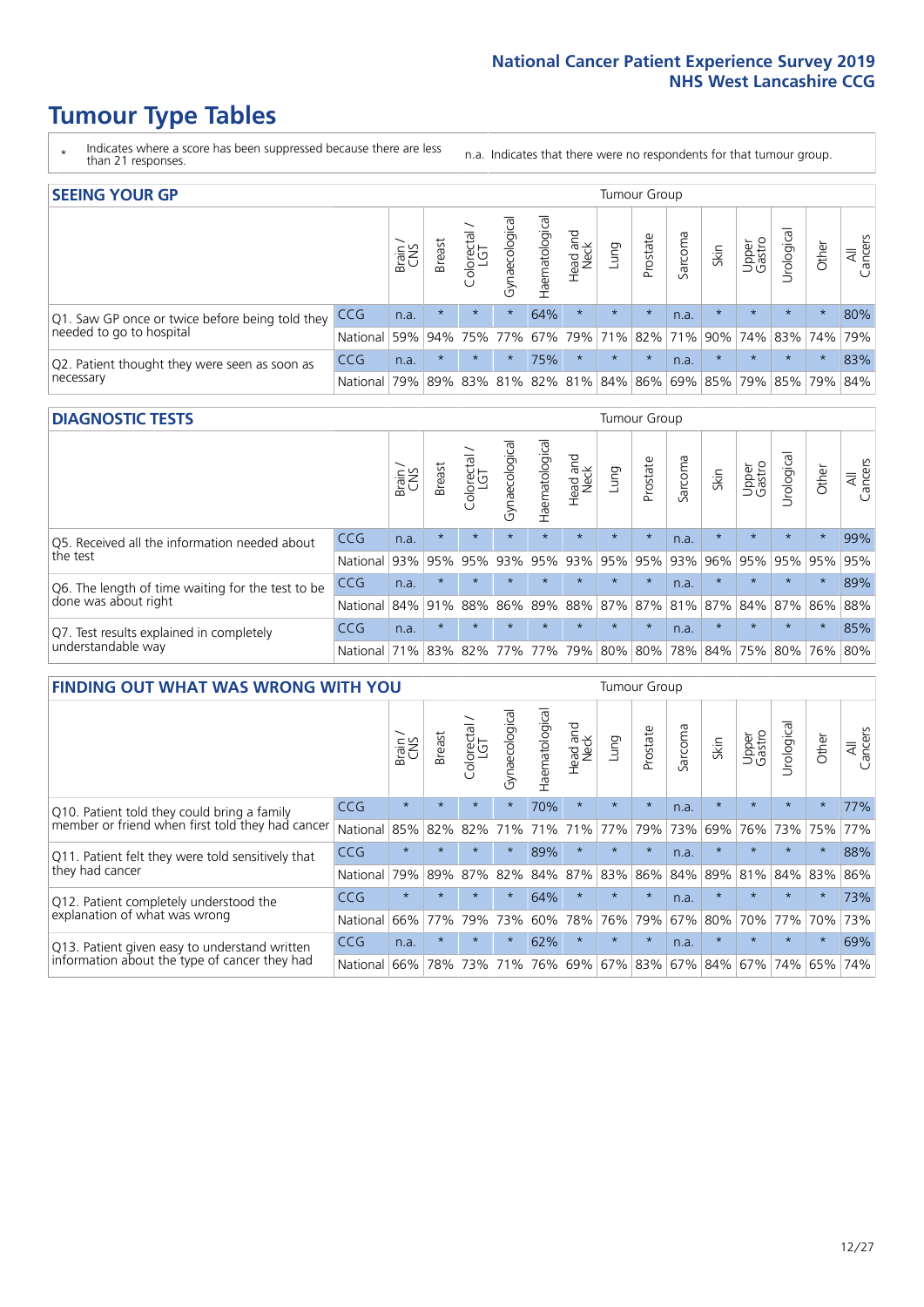# **Tumour Type Tables**

\* Indicates where a score has been suppressed because there are less than 21 responses.

n.a. Indicates that there were no respondents for that tumour group.

| <b>DECIDING THE BEST TREATMENT FOR YOU</b>         |              |         |               |                        |                |                |                         |         | <b>Tumour Group</b> |                      |                                                     |                 |            |         |                |
|----------------------------------------------------|--------------|---------|---------------|------------------------|----------------|----------------|-------------------------|---------|---------------------|----------------------|-----------------------------------------------------|-----------------|------------|---------|----------------|
|                                                    |              | Brain   | <b>Breast</b> | olorectal.<br>LGT<br>Ū | Gynaecological | Haematological | ead and<br>Neck<br>Head | Lung    | Prostate            | arcoma<br>$\sqrt{2}$ | Skin                                                | Upper<br>Gastro | Jrological | Other   | All<br>Cancers |
| Q14. Patient felt that treatment options were      | CCG          | n.a.    | $\star$       | $\star$                | $\star$        | 87%            | $\star$                 | $\star$ | $\star$             | n.a.                 | $\star$                                             | $\star$         | $\star$    | $\star$ | 88%            |
| completely explained                               | National     | 85%     | 85%           | 85%                    | 85%            | 82%            | 87%                     | 84%     | 83%                 | 83%                  | 89%                                                 | 81%             | 83%        | 79%     | 83%            |
| Q15. Patient felt possible side effects were       | CCG          | $\star$ |               |                        |                | 84%            | $\star$                 | $\star$ | $\star$             | n.a.                 | $\star$                                             | $\star$         | $\star$    | $\star$ | 76%            |
| definitely explained in an understandable way      | National     | 69%     | 74%           | 76%                    | 75%            | 69%            | 73%                     | 74%     | 73%                 | 73%                  | 77%                                                 | 72%             | 71%        | 70%     | 73%            |
| Q16. Patient definitely given practical advice and | CCG          | $\star$ | $\star$       |                        | $\star$        | 85%            | $\star$                 | $\star$ | $\star$             | n.a.                 | $\star$                                             | $\star$         |            | $\star$ | 67%            |
| support in dealing with side effects of treatment  | National     | 63%     | 70%           | 70%                    | 69%            | 65%            | 70%                     | 69%     | 65%                 | 66%                  | 71%                                                 | 66%             | 63%        | 64%     | 67%            |
| Q17. Patient definitely told about side effects    | CCG          | $\star$ | $\star$       |                        | $\star$        | 54%            | $\star$                 | $\star$ | $\star$             | n.a.                 | $\star$                                             | $\star$         | $\star$    | $\star$ | 56%            |
| that could affect them in the future               | National     | 62%     | 57%           | 59%                    | 56%            | 51%            | 64%                     | 56%     | 66%                 | 54%                  | 66%                                                 | 53%             | 56%        | 52%     | 57%            |
| Q18. Patient definitely involved as much as they   | CCG          | $\star$ | $\star$       | $\star$                | $\star$        | 79%            | $\star$                 | $\star$ | $\star$             | n.a.                 | $\star$                                             | $\star$         | $\star$    | $\star$ | 81%            |
| wanted in decisions about care and treatment       | National 79% |         | 81%           |                        |                |                |                         |         |                     |                      | 83%   81%   80%   81%   81%   84%   81%   87%   79% |                 | 79%        | 78% 81% |                |

#### **CLINICAL NURSE SPECIALIST (CNS)** Tumour Group

|                                                            |                                                                  | Brain   | <b>Breast</b> | Colorectal<br>LGT           | $\overline{\sigma}$<br>aecologic<br>Š | Haematological | Head and<br>Neck | <b>Dun</b> | Prostate | Sarcoma | Skin    | Upper<br>Gastro | rological | Other    | All<br>Cancers |
|------------------------------------------------------------|------------------------------------------------------------------|---------|---------------|-----------------------------|---------------------------------------|----------------|------------------|------------|----------|---------|---------|-----------------|-----------|----------|----------------|
| Q19. Patient given the name of a CNS who                   | <b>CCG</b>                                                       | $\star$ | $\star$       | $\star$                     | $\star$                               | 89%            | $\star$          | $\star$    | $\star$  | n.a.    | $\star$ | $\star$         | $\star$   | $^\star$ | 90%            |
| would support them through their treatment                 | National                                                         | 95%     | 95%           | 92%                         | 95%                                   |                | 92% 91%          | 94% 91%    |          |         | 91% 91% | 93%             | 85% 89%   |          | 92%            |
| Q20. Patient found it very or quite easy to                | CCG                                                              | $\star$ | $\star$       | $\star$                     |                                       | 95%            | $\star$          | $\star$    | $\star$  | n.a.    | $\star$ | $\star$         | $\star$   | $\star$  | 86%            |
| contact their CNS                                          | National                                                         | 86%     |               | 84% 88% 85% 87% 86% 86% 80% |                                       |                |                  |            |          |         | 86% 90% | 85%             | 83% 83%   |          | 85%            |
| . Patient got understandable answers to<br>O <sub>21</sub> | <b>CCG</b>                                                       | $\star$ | $\star$       | $\star$                     | $\star$                               | $\star$        | $\star$          | $\star$    | $\star$  | n.a.    | $\star$ | $\star$         | $\star$   | $\star$  | 89%            |
| important questions all or most of the time                | National 82% 87% 89% 86% 89% 88% 86% 87% 87% 93% 86% 87% 86% 87% |         |               |                             |                                       |                |                  |            |          |         |         |                 |           |          |                |

| <b>SUPPORT FOR PEOPLE WITH CANCER</b>                                                             |            |         |               |                       |                |                |                        |         | Tumour Group |              |         |                 |            |         |                |
|---------------------------------------------------------------------------------------------------|------------|---------|---------------|-----------------------|----------------|----------------|------------------------|---------|--------------|--------------|---------|-----------------|------------|---------|----------------|
|                                                                                                   |            | Brain   | <b>Breast</b> | olorectal<br>LGT<br>Ũ | Gynaecological | Haematological | ad and<br>Neck<br>Head | Lung    | Prostate     | arcoma<br>ιñ | Skin    | Upper<br>Gastro | Urological | Other   | All<br>Cancers |
| Q22. Hospital staff gave information about<br>support or self-help groups for people with         | <b>CCG</b> | n.a.    | $\star$       | $\star$               | $\star$        | 88%            | $\star$                | $\star$ | $\star$      | n.a.         | $\star$ | $\star$         | $\star$    | $\star$ | 87%            |
| cancer                                                                                            | National   | 92%     | 92%           | 88%                   | 87%            | 86%            | 88%                    | 87%     | 91%          | 86%          | 90%     | 88%             | 81%        | 83%     | 88%            |
| Q23. Hospital staff discussed or gave information<br>about the impact cancer could have on day to | CCG        | n.a.    | $\star$       |                       | $\star$        | $\star$        | $\star$                | $\star$ | $\star$      | n.a.         | $\star$ | $\star$         | $\star$    | $\star$ | 82%            |
| day activities                                                                                    | National   | 84%     | 86%           | 85%                   | 82%            | 84%            | 84%                    | 83%     | 88%          | 81%          | 86%     | 83%             | 78%        | 79%     | 84%            |
| Q24. Hospital staff gave information on getting                                                   | <b>CCG</b> | $\star$ | $\star$       | $\star$               | n.a.           | $\star$        | $\star$                | $\star$ | $\star$      | n.a.         | $\star$ | $\star$         | $\star$    | $\star$ | 57%            |
| financial help or possible benefits                                                               | National   | 78%     | 68%           | 61%                   | 66%            | 61%            | 67%                    | 72%     | 55%          | 64%          | 60%     | 64%             | 47%        | 59%     | 63%            |
| Q25. Hospital staff told patient they could get                                                   | <b>CCG</b> | $\star$ | $\star$       | $\star$               | $\star$        | $\star$        | $\star$                | $\star$ | $\star$      | n.a.         | $\star$ | $\star$         | $\star$    | $\star$ | 77%            |
| free prescriptions                                                                                | National   | 82%     |               | 81% 83%               | 79%            | 87%            |                        |         | 84% 86% 80%  | 78%          | 71%     | 84%             |            | 73% 81% | 82%            |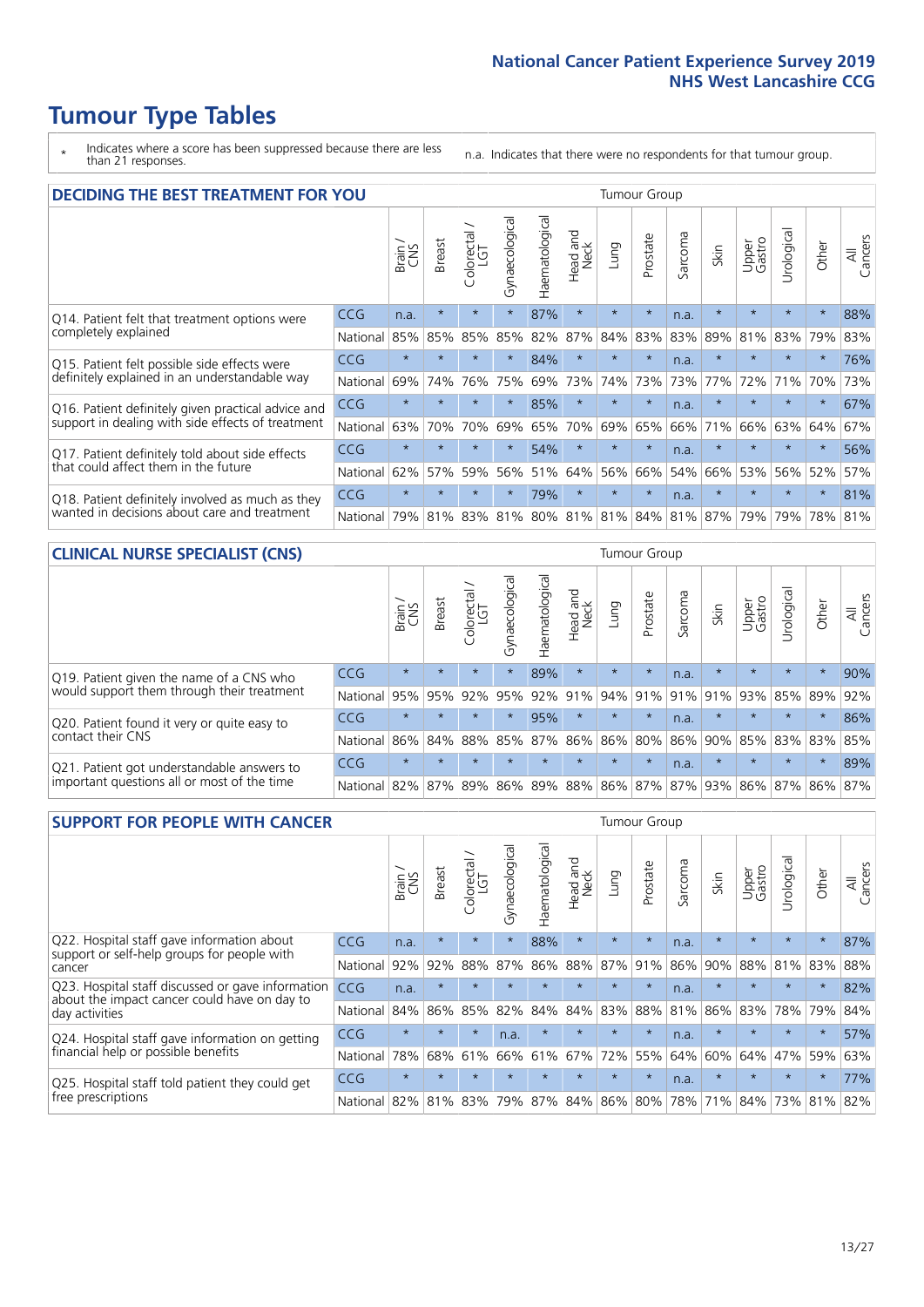# **Tumour Type Tables**

- \* Indicates where a score has been suppressed because there are less than 21 responses.
- n.a. Indicates that there were no respondents for that tumour group.

| <b>OPERATIONS</b>                                |            |              |               |            |                |                |                  |         | Tumour Group    |         |         |                 |                                             |         |                |
|--------------------------------------------------|------------|--------------|---------------|------------|----------------|----------------|------------------|---------|-----------------|---------|---------|-----------------|---------------------------------------------|---------|----------------|
|                                                  |            | Brain<br>CNS | <b>Breast</b> | Colorectal | Gynaecological | Haematological | Head and<br>Neck | Lung    | Prostate        | Sarcoma | Skin    | Upper<br>Gastro | Urological                                  | Other   | All<br>Cancers |
| Q27. Beforehand, patient had all the information | <b>CCG</b> | $\star$      | $\star$       | $\star$    | $\star$        | $\star$        | $\star$          | $\star$ | $\star$         | n.a.    | $\star$ | $\star$         | $\star$                                     | $\star$ | 95%            |
| needed about the operation                       | National   | 96%          |               | 97% 96%    | 96%            |                |                  |         | 94% 96% 95% 97% |         | 95% 96% | 96%             | 95% 95%                                     |         | 96%            |
| Q28. Afterwards, staff completely explained how  | <b>CCG</b> | $\star$      | $\star$       | $\star$    | $\star$        | $\star$        | $\star$          | $\star$ | $\star$         | n.a.    | $\star$ | $\star$         | $\star$                                     | $\star$ | 75%            |
| operation had gone in understandable way         | National   | 76%          |               | 79% 83%    |                |                |                  |         |                 |         |         |                 | 79% 78% 79% 79% 78% 80% 82% 79% 76% 77% 79% |         |                |

#### **HOSPITAL CARE AS AN INPATIENT** Tumour Group

|                                                                                                  |            | Brain   | Breast  | $\frac{\text{Colored}}{\text{LGT}}$ | Gynaecological | Haematological | Head and<br><b>Neck</b> | Lung    | Prostate | Sarcoma | Skin    | Upper<br>Gastro | Urological | Other   | Cancers<br>$\overline{\overline{z}}$ |
|--------------------------------------------------------------------------------------------------|------------|---------|---------|-------------------------------------|----------------|----------------|-------------------------|---------|----------|---------|---------|-----------------|------------|---------|--------------------------------------|
| Q30. Hospital staff didn't talk in front of patient                                              | CCG        | $\star$ | $\star$ | $\star$                             | $\star$        | $\star$        | $\star$                 | $\star$ | $\star$  | n.a.    | $\star$ | $\star$         | $\star$    | $\star$ | 88%                                  |
| as if patient wasn't there                                                                       | National   | 81%     | 86%     | 81%                                 | 83%            | 84%            | 83%                     | 81%     | 88%      | 86%     | 86%     | 81%             | 83%        | 82%     | 84%                                  |
| 031. Patient had confidence and trust in all                                                     | CCG        | $\star$ | $\star$ | $\star$                             | $\star$        | $\star$        | $\star$                 | $\star$ | $\star$  | n.a.    | $\star$ | $\star$         | $\star$    | $\star$ | 87%                                  |
| doctors treating them                                                                            | National   | 82%     | 83%     | 85%                                 | 83%            | 82%            | 87%                     | 83%     | 89%      | 86%     | 85%     | 81%             | 85%        | 80%     | 84%                                  |
| Q32. Patient's family or someone close definitely                                                | CCG        | n.a.    | $\star$ | $\star$                             | $\star$        | $\star$        | $\star$                 | $\star$ | $\star$  | n.a.    | n.a.    |                 | $\star$    | $\star$ | 73%                                  |
| felt able to talk to a doctor                                                                    | National   | 67%     | 72%     | 73%                                 | 72%            | 74%            | 75%                     | 74%     | 72%      | 71%     | 74%     | 73%             | 71%        | 69%     | 72%                                  |
| Q33. Patient had confidence and trust in all the                                                 | CCG        | $\star$ | $\star$ | $\star$                             | $\star$        | $\star$        | $\star$                 | $\star$ | $\star$  | n.a.    | $\star$ | $\star$         | $\star$    | $\star$ | 75%                                  |
| ward nurses treating them                                                                        | National   | 72%     | 73%     | 72%                                 | 71%            | 77%            |                         | 75% 77% | 79%      | 74%     | 75%     | 73%             | 77%        | 69%     | 74%                                  |
| Q34. Patient thought there were always or nearly                                                 | CCG        | $\star$ | $\star$ | $\star$                             | $\star$        | $\star$        | $\star$                 | $\star$ | $\star$  | n.a.    | $\star$ | $\star$         | $\star$    | $\star$ | 67%                                  |
| always enough nurses on duty to care for them                                                    | National   | 68%     | 64%     | 62%                                 | 63%            | 63%            | 65%                     | 68%     | 72%      | 65%     | 70%     | 65%             | 66%        | 60%     | 64%                                  |
| Q35. All hospital staff asked patient what name                                                  | CCG        | $\star$ | $\star$ | $\star$                             | $\star$        | $\star$        | $\star$                 | $\star$ | $\star$  | n.a.    | $\star$ | $\star$         | $\star$    | $\star$ | 78%                                  |
| they prefer to be called by                                                                      | National   | 68%     | 62%     | 74%                                 | 65%            | 72%            |                         | 71% 76% | 72%      | 74%     | 70%     | 78%             | 76%        | 69%     | 71%                                  |
| Q36. Patient always given enough privacy when                                                    | CCG        | $\star$ | $\star$ | $\star$                             | $\star$        | $\star$        | $\star$                 | $\star$ | $\star$  | n.a.    | $\star$ | $\star$         | $\star$    | $\star$ | 89%                                  |
| discussing condition or treatment                                                                | National   | 78%     | 84%     | 85%                                 | 81%            | 86%            |                         | 87% 84% | 88%      | 84%     | 84%     | 84%             | 85%        | 82%     | 85%                                  |
| Q37. Patient definitely found hospital staff to                                                  | <b>CCG</b> | $\star$ | $\star$ | $\star$                             | $\star$        | $\star$        | $\star$                 | $\star$ | $\star$  | n.a.    | n.a.    | $\star$         | $\star$    | $\star$ | 37%                                  |
| discuss worries or fears during their inpatient visit                                            | National   | 45%     | 51%     | 55%                                 | 51%            | 56%            | 52%                     | 49%     | 53%      | 54%     | 51%     | 53%             | 49%        | 46%     | 52%                                  |
| Q38. Hospital staff definitely did everything they                                               | CCG        | $\star$ | $\star$ | $\star$                             | $\star$        | $\star$        | $\star$                 | $\star$ | $\star$  | n.a.    | n.a.    | $\star$         | $\star$    | $\star$ | 85%                                  |
| could to help control pain                                                                       | National   | 85%     | 83%     | 84%                                 | 82%            | 82%            | 80%                     | 84%     | 85%      | 83%     | 85%     | 82%             | 81%        | 82%     | 83%                                  |
| Q39. Patient always felt they were treated with                                                  | CCG        | $\star$ | $\star$ | $\star$                             | $\star$        | $\star$        | $\star$                 | $\star$ | $\star$  | n.a.    | $\star$ | $\star$         | $\star$    | $\star$ | 91%                                  |
| respect and dignity while in hospital                                                            | National   | 85%     | 87%     | 87%                                 | 85%            | 89%            |                         | 87% 88% | 91%      | 89%     | 89%     | 88%             | 90%        | 86%     | 88%                                  |
| Q40. Patient given clear written information<br>about what should or should not do after leaving | CCG        | $\star$ | $\star$ | $\star$                             | $\star$        | $\star$        | $\star$                 | $\star$ | $\star$  | n.a.    | $\star$ | $\star$         | $\star$    | $\star$ | 85%                                  |
| hospital                                                                                         | National   | 80%     | 89%     | 86%                                 | 86%            | 83%            | 87%                     | 82%     | 91%      | 85%     | 90%     | 82%             | 87%        | 83%     | 86%                                  |
| Q41. Hospital staff told patient who to contact<br>if worried about condition or treatment after | CCG        | $\star$ | $\star$ | $\star$                             | $\star$        | $\star$        | $\star$                 | $\star$ | $\star$  | n.a.    | $\star$ | $\star$         | $\star$    | $\star$ | 94%                                  |
| leaving hospital                                                                                 | National I | 94%     | 95%     | 95% 93%                             |                |                | 96% 93% 92%             |         | 96%      | 94%     |         | 95% 92%         | 92%        | 93%     | 94%                                  |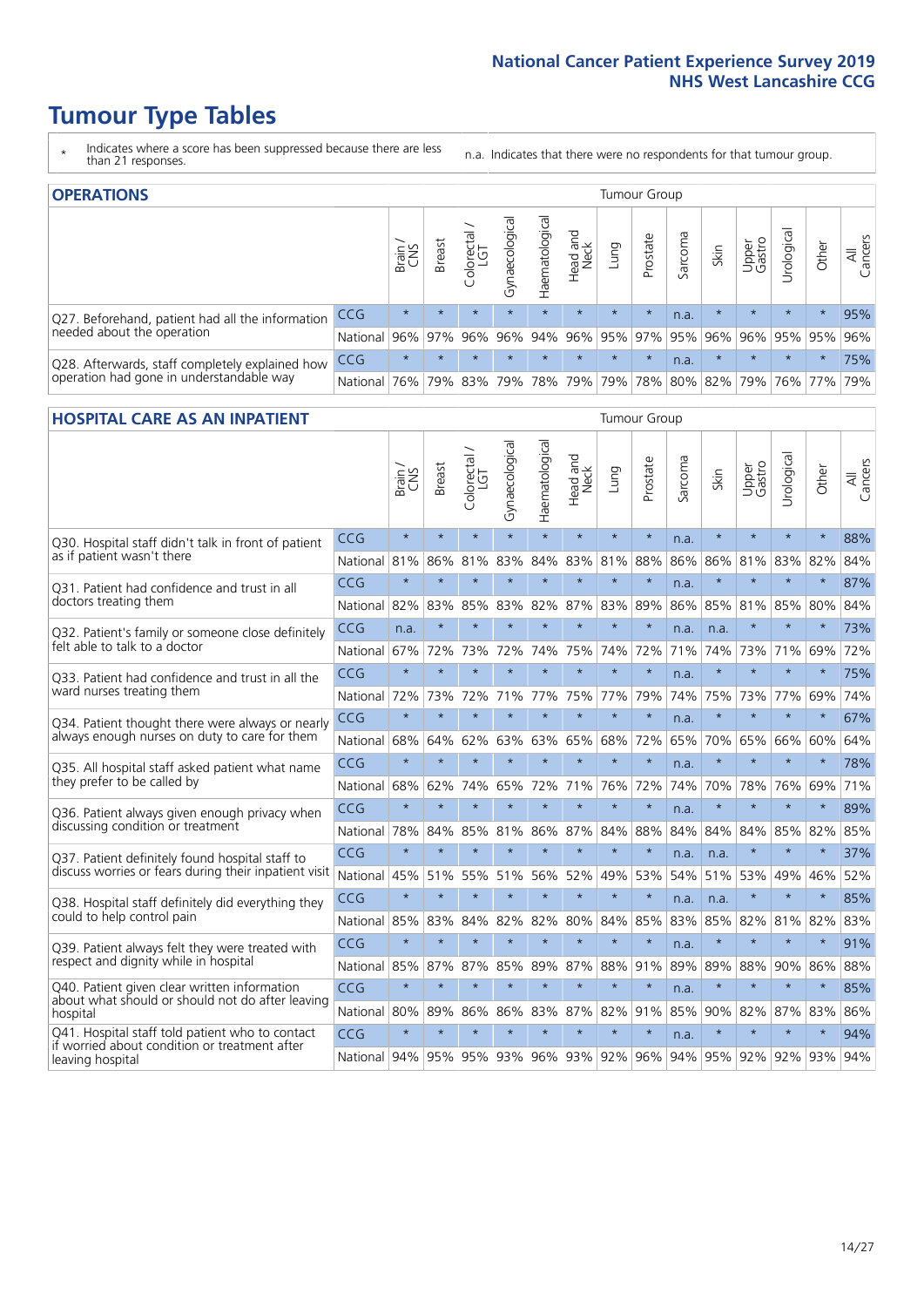# **Tumour Type Tables**

- \* Indicates where a score has been suppressed because there are less than 21 responses.
- n.a. Indicates that there were no respondents for that tumour group.

| <b>HOSPITAL CARE AS A DAY PATIENT / OUTPATIENT</b><br><b>Tumour Group</b>                                                |            |         |               |                         |                |                |                                |         |          |                               |         |                 |            |         |                |
|--------------------------------------------------------------------------------------------------------------------------|------------|---------|---------------|-------------------------|----------------|----------------|--------------------------------|---------|----------|-------------------------------|---------|-----------------|------------|---------|----------------|
|                                                                                                                          |            | Brain   | <b>Breast</b> | olorectal /<br>LGT<br>Ū | Gynaecological | Haematological | <b>Bad and</b><br>Neck<br>Head | Lung    | Prostate | arcoma<br>$\overline{\Omega}$ | Skin    | Upper<br>Gastro | Urological | Other   | All<br>Cancers |
| Q43. Patient definitely found hospital staff to<br>discuss worries or fears during their outpatient or<br>day case visit | <b>CCG</b> | $\star$ | $\star$       | $\star$                 | $\star$        | $\star$        | $\star$                        | $\star$ | $\star$  | n.a.                          | $\star$ | $\star$         | $\star$    | $\star$ | 77%            |
|                                                                                                                          | National   | 66%     | 68%           | 73%                     | 70%            | 73%            | 72%                            | 70%     | 74%      | 72%                           | 72%     | 71%             | 67%        | 68%     | 71%            |
| Q44. Cancer doctor had the right documents at<br>patient's last outpatient appointment                                   | CCG        | $\star$ | $\star$       | $\star$                 |                | 100%           | $\star$                        | $\star$ | $\star$  | n.a.                          |         | $\star$         | $\star$    | $\ast$  | 93%            |
|                                                                                                                          | National   | 94%     | 96%           | 96%                     | 96%            | 97%            | 96%                            | 96%     | 96%      | 96%                           | 96%     | 94%             | 96%        | 95%     | 96%            |
| Q46. Beforehand patient completely had                                                                                   | <b>CCG</b> | $\star$ | $\star$       | n.a.                    | $\star$        |                | $\star$                        | $\star$ | $\star$  | n.a.                          | n.a.    | $\star$         |            | $\star$ | 93%            |
| all information needed about radiotherapy<br>treatment                                                                   | National   | 91%     | 88%           | 83%                     | 88%            | 84%            | 86%                            | 86%     | 88%      | 88%                           | 84%     | 86%             | 83%        | 84%     | 86%            |
| Q47. Patient completely given understandable<br>information about whether radiotherapy was                               | <b>CCG</b> | n.a.    | $\star$       | n.a.                    | $\star$        | $\star$        | $\star$                        | $\star$ | $\star$  | n.a.                          | n.a.    | $\star$         | $\star$    | $\star$ | 69%            |
| working                                                                                                                  | National   | 56%     | 60%           | 57%                     | 61%            | 62%            | 63%                            | 59%     | 60%      | 67%                           | 57%     | 52%             | 59%        | 59%     | 60%            |
| Q49. Beforehand patient completely had all                                                                               | <b>CCG</b> | n.a.    | $\star$       | $\star$                 | n.a.           | $\star$        | $\star$                        | $\star$ | $\star$  | n.a.                          | $\star$ | $\star$         | $\star$    | $\ast$  | 91%            |
| information needed about chemotherapy<br>treatment                                                                       | National   | 80%     | 82%           | 86%                     | 87%            | 85%            | 79%                            | 84%     | 86%      | 86%                           | 90%     | 84%             | 85%        | 85%     | 84%            |
| Q50. Patient given enough information about<br>whether chemotherapy was working in a<br>completely understandable way    | <b>CCG</b> | n.a.    | $\ast$        | $\star$                 | n.a.           | $\star$        | $\star$                        | $\star$ | n.a.     | n.a.                          | n.a.    | $\star$         | $\star$    | $\star$ | 63%            |
|                                                                                                                          | National   | 54%     | 62%           | 64%                     | 68%            | 75%            |                                | 57% 67% | 66%      | 71%                           | 79%     | 61%             | 68%        | 69%     | 68%            |

#### **HOME CARE AND SUPPORT** Tumour Group

|                                                                                                                   |            | Brain   | <b>Breast</b> | Colorectal<br>LGT | ᢛ<br>Gynaecologic | Haematological | ad and<br>Neck<br>Head | <b>Dung</b> | Prostate | Sarcoma | Skin    | Upper<br>Gastro | rological   | Other   | All<br>Cancers |
|-------------------------------------------------------------------------------------------------------------------|------------|---------|---------------|-------------------|-------------------|----------------|------------------------|-------------|----------|---------|---------|-----------------|-------------|---------|----------------|
| Q51. Hospital staff definitely gave family or<br>someone close all the information needed to<br>help care at home | <b>CCG</b> | $\star$ | $\star$       | $\star$           |                   | 81%            | $\star$                | $\star$     | $\star$  | n.a.    | $\star$ | $\star$         | $\star$     | $\star$ | 61%            |
|                                                                                                                   | National   | 58%     | 58%           | 63%               | 57%               |                | 62% 67%                |             | 59% 61%  |         | 62% 65% | 60%             | 59% 55%     |         | 60%            |
| Q52. Patient definitely given enough support<br>from health or social services during treatment                   | <b>CCG</b> | n.a.    | $\star$       | $\star$           | $\star$           | $\star$        | $\star$                | $\star$     | $\star$  | n.a.    | n.a.    | $\star$         | $\star$     | $\star$ | 64%            |
|                                                                                                                   | National   | 42%     | 52%           | 60%               |                   | 45% 51%        | 59%                    | 50%         | 48%      |         | 53% 57% |                 | 54% 48% 51% |         | 52%            |
| Q53. Patient definitely given enough support<br>from health or social services after treatment                    | <b>CCG</b> | n.a.    | $\star$       | $\star$           | $\star$           |                | $\star$                | $\star$     | $\star$  | n.a.    | $\star$ | $\star$         | $\star$     | $\star$ | 49%            |
|                                                                                                                   | National l | 39%     | 41% 53%       |                   | 39%               | $ 43\% $       | 56%                    | 40%         | 46%      | 48%     | 59%     | 47%             | 44%         | 44%     | 45%            |

| <b>CARE FROM YOUR GENERAL PRACTICE</b>                                                                     |            |         |               |                   |                |                  |                  | Tumour Group |                 |         |         |                             |            |             |                |  |
|------------------------------------------------------------------------------------------------------------|------------|---------|---------------|-------------------|----------------|------------------|------------------|--------------|-----------------|---------|---------|-----------------------------|------------|-------------|----------------|--|
|                                                                                                            |            | Brain   | <b>Breast</b> | Colorectal<br>LGT | Gynaecological | ক<br>aematologic | Head and<br>Neck | Lung         | Prostate        | Sarcoma | Skin    | Upper<br>Gastro             | Jrological | Other       | All<br>Cancers |  |
| Q54. GP given enough information about<br>patient's condition and treatment                                | <b>CCG</b> | $\star$ |               | $\star$           |                | 100%             | $\star$          | $\star$      | $\star$         | n.a.    |         | $\star$                     | $\star$    | $\star$     | 94%            |  |
|                                                                                                            | National   | 91%     |               | 96% 95%           | 95%            |                  |                  |              | 96% 94% 94% 96% |         | 94% 96% |                             |            | 93% 95% 94% | 95%            |  |
| Q55. General practice staff definitely did<br>everything they could to support patient during<br>treatment | <b>CCG</b> | $\star$ | $\star$       | $\star$           | $\star$        | $\star$          | $\star$          | $\star$      | $\star$         | n.a.    | $\star$ | $\star$                     | $\star$    | $\star$     | 47%            |  |
|                                                                                                            | National   | 55%     |               | 58% 59%           | 56%            |                  | 56% 59%          |              | 56% 64%         |         |         | 56%   65%   59%   59%   55% |            |             | 58%            |  |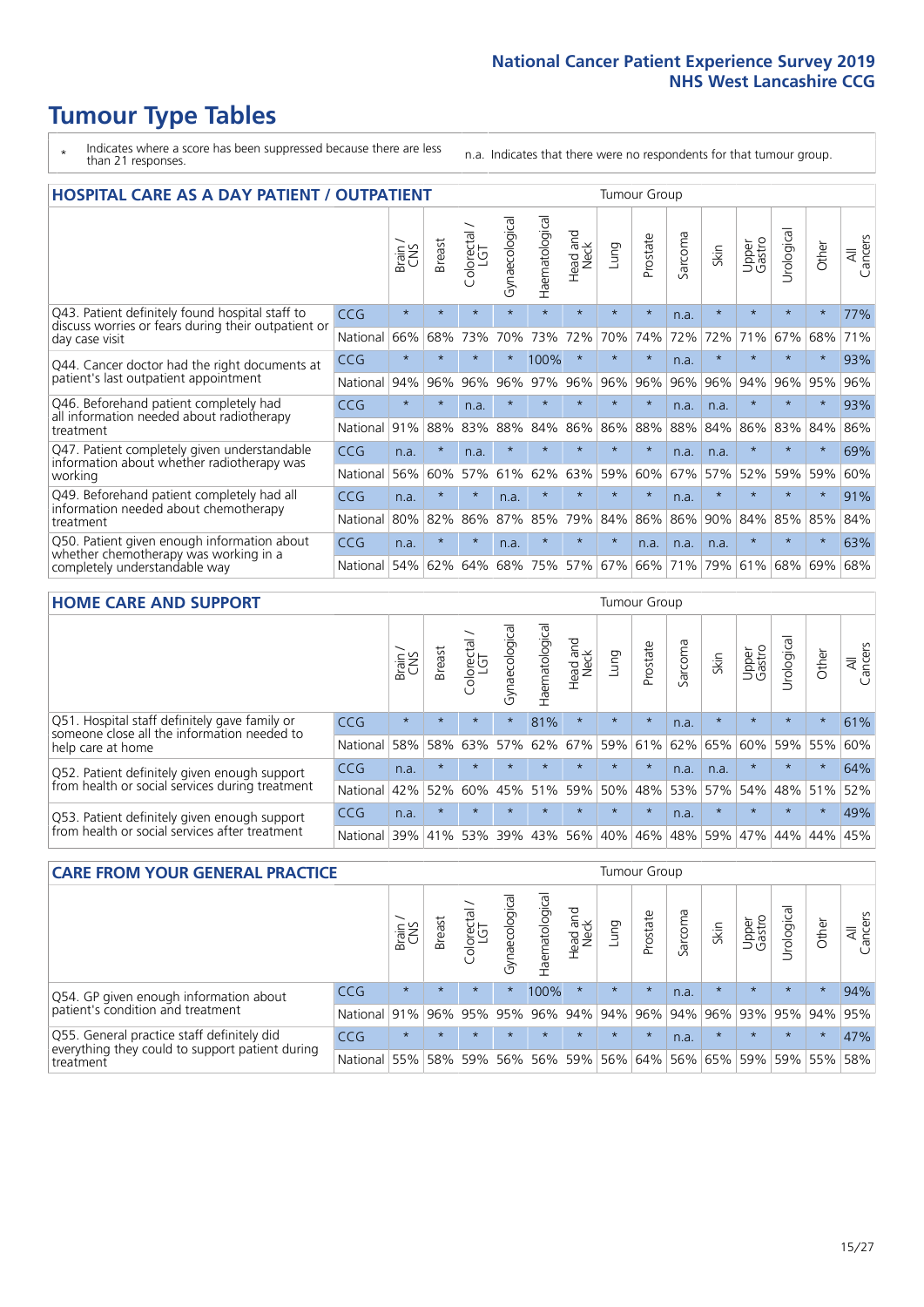# **Tumour Type Tables**

- \* Indicates where a score has been suppressed because there are less than 21 responses.
- n.a. Indicates that there were no respondents for that tumour group.

#### **YOUR OVERALL NHS CARE** THE TWO CONTROLLER THE THE THEORY OF THE THEORY OF THE TUMOUR Group

|            | Brain<br>CNS | <b>Breast</b> | olorectal.<br>LGT<br>Ü | Gynaecological | ematological<br>Ě | <b>Bad and</b><br>Neck<br>Head | Lung    | Prostate | Sarcoma | Skin    | Upper<br>Gastro | Urologica | Other   | All<br>Cancers |
|------------|--------------|---------------|------------------------|----------------|-------------------|--------------------------------|---------|----------|---------|---------|-----------------|-----------|---------|----------------|
| <b>CCG</b> | $\star$      | $\star$       | $\star$                | $\star$        | 92%               | $\star$                        | $\star$ | $\star$  | n.a.    | $\star$ | $\star$         | $\star$   | $\star$ | 80%            |
| National   | 60%          | 73%           | 73%                    | 69%            | 75%               | 73%                            | 73%     | 75%      | 70%     | 79%     | 69%             | 74%       | 68%     | 73%            |
| <b>CCG</b> | $\star$      | $\star$       | $\star$                | $\star$        |                   | $\star$                        | $\star$ | $\star$  | n.a.    | $\star$ | $\star$         | $\star$   | $\ast$  | 43%            |
| National   | 36%          | 41%           | 40%                    | 34%            | 36%               | 39%                            | 36%     | 40%      | 34%     | 44%     | 36%             | 33%       | 31%     | 38%            |
| <b>CCG</b> | $\star$      |               | $\star$                |                | 93%               | $\star$                        | $\star$ | $\star$  | n.a.    | $\star$ |                 |           |         | 89%            |
| National   | 85%          | 90%           | 88%                    | 87%            | 91%               | 90%                            | 90%     | 88%      | 88%     | 90%     | 86%             | 85%       | 87%     | 89%            |
| <b>CCG</b> | $\star$      | $\star$       | $\star$                | $\star$        | 63%               | $\star$                        | $\star$ | $\star$  | n.a.    | $\star$ |                 |           | $\ast$  | 72%            |
| National   | 58%          | 68%           | 73%                    | 66%            | 66%               | 71%                            | 71%     | 76%      | 68%     | 73%     | 66%             | 75%       | 64%     | 69%            |
| <b>CCG</b> | n.a.         | $\star$       | $\star$                |                | 25%               | $\star$                        | $\star$ | $\star$  | n.a.    | $\star$ |                 |           | $\star$ | 24%            |
| National   | 42%          | 30%           | 32%                    | 31%            | 33%               | 21%                            | 34%     | 31%      | 36%     | 20%     | 36%             | 21%       | 32%     | 30%            |
| <b>CCG</b> | $\star$      | $\star$       | $\star$                | $\star$        | 9.1               | $\star$                        | $\star$ | $\star$  | n.a.    | $\star$ | $\star$         | $\star$   | $\ast$  | 8.9            |
| National   | 8.6          | 8.9           | 8.8                    | 8.7            | 8.9               | 8.8                            | 8.8     | 8.8      | 8.8     | 8.9     | 8.7             | 8.7       | 8.7     | 8.8            |
|            |              |               |                        |                |                   |                                |         |          |         |         |                 |           |         |                |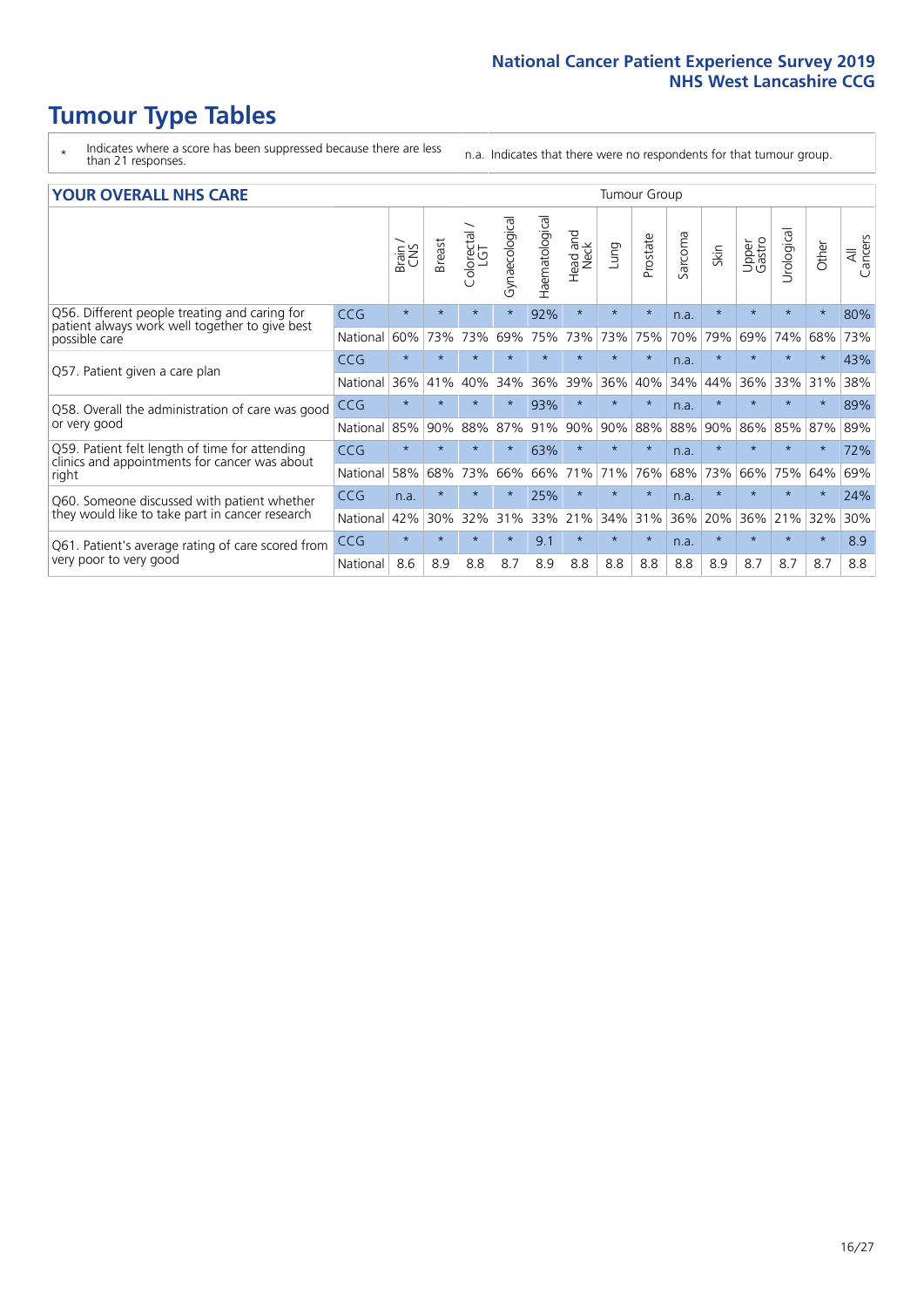### **Year on Year Charts**





#### **DIAGNOSTIC TESTS**





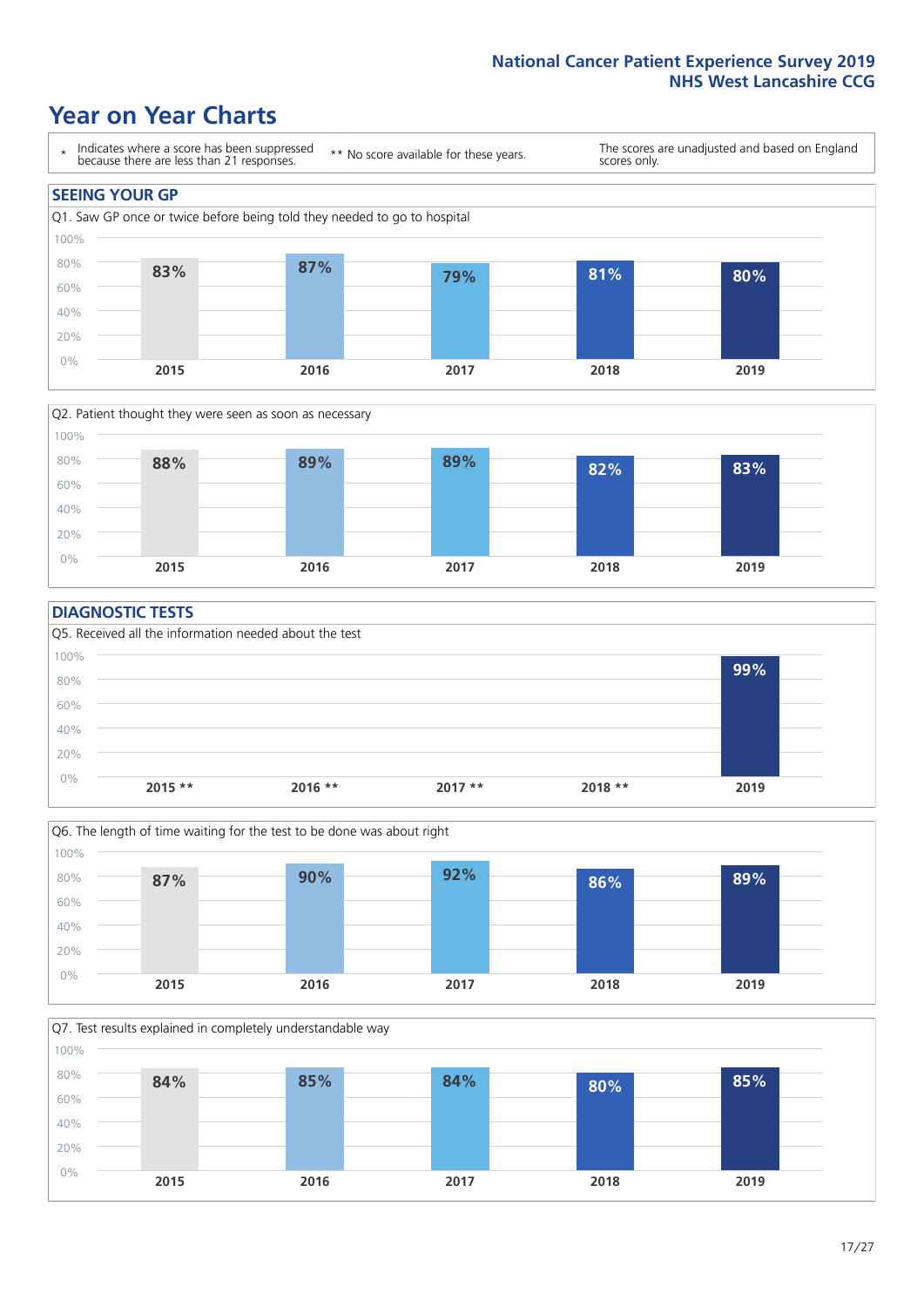### **Year on Year Charts**

\* Indicates where a score has been suppressed because there are less than 21 responses.

\*\* No score available for these years.

The scores are unadjusted and based on England scores only.

#### **FINDING OUT WHAT WAS WRONG WITH YOU**









#### **DECIDING THE BEST TREATMENT FOR YOU**

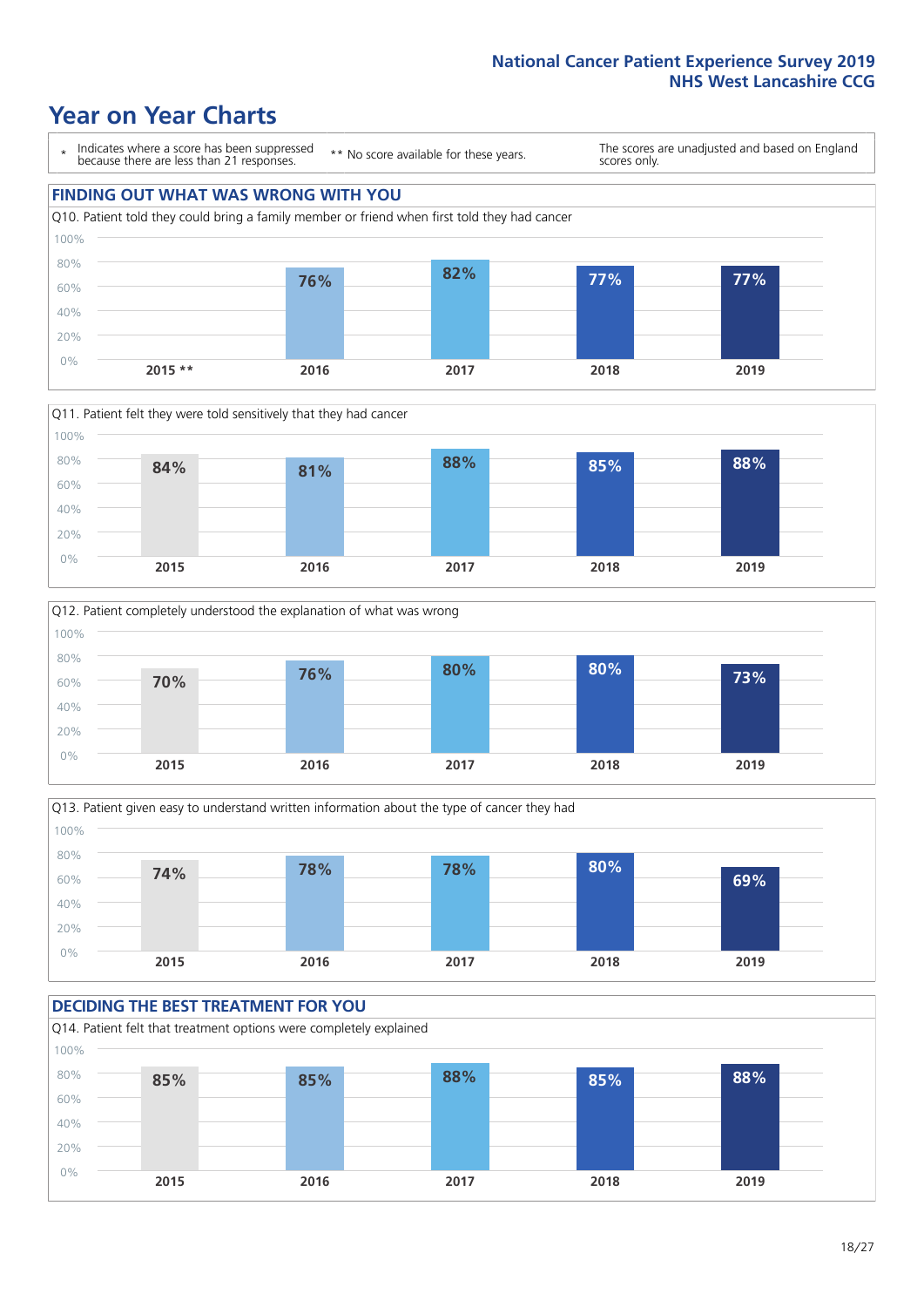### **Year on Year Charts**







Q18. Patient definitely involved as much as they wanted in decisions about care and treatment  $0%$ 20% 40% 60% 80% 100% **2015 \*\* 2016 \*\* 2017 \*\* 2018 \*\* 2019 81%**

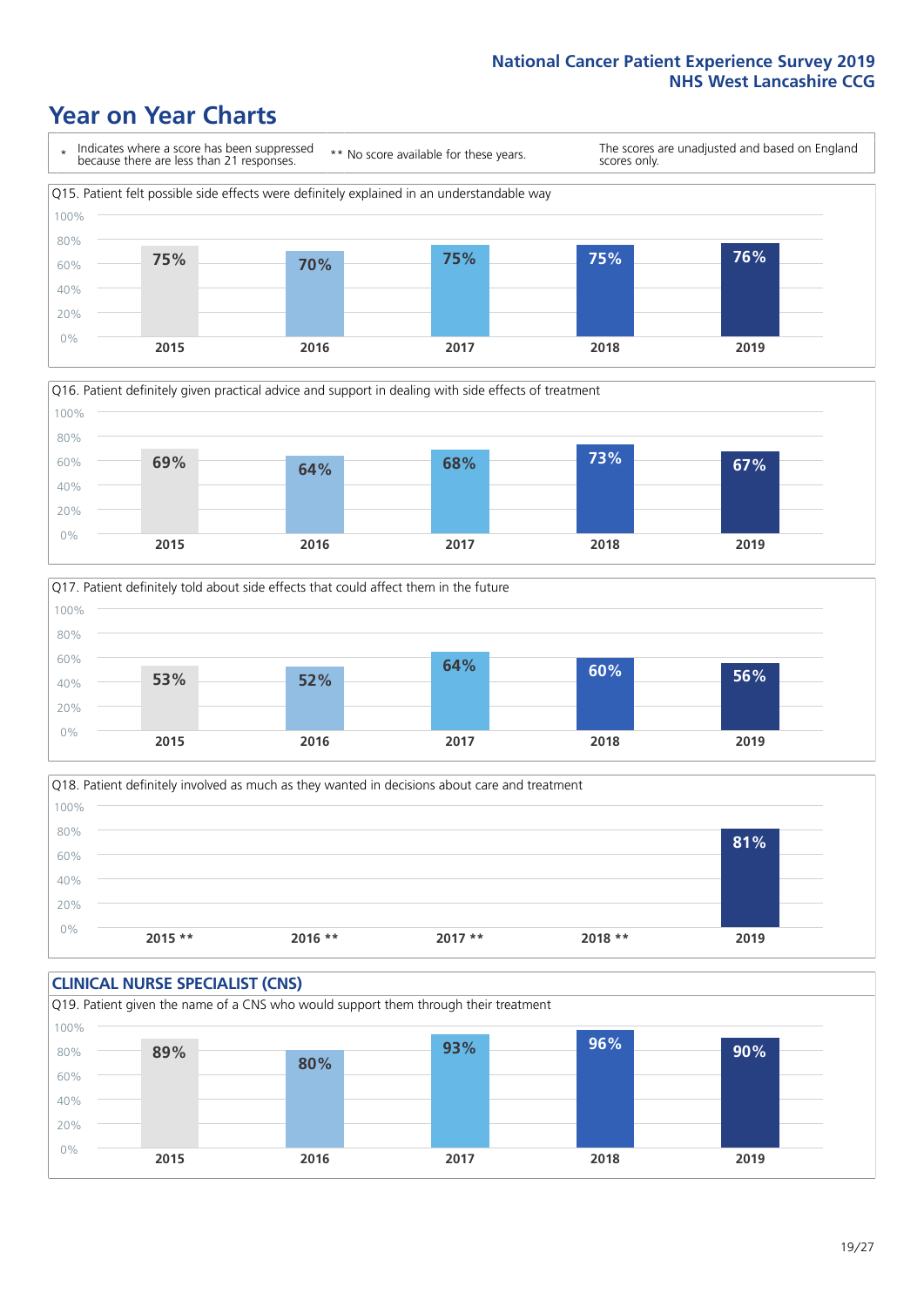### **Year on Year Charts**









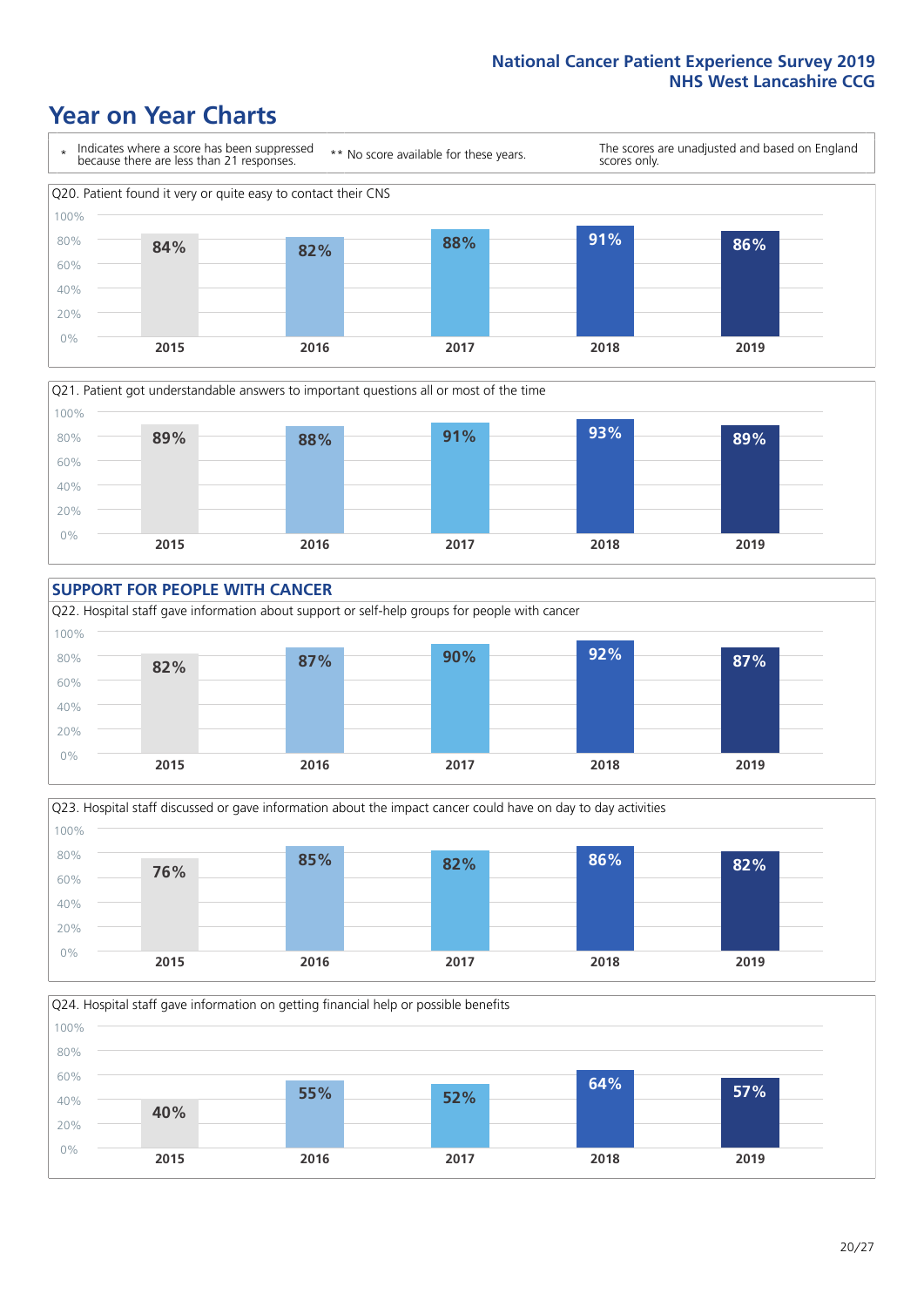### **Year on Year Charts**



#### **OPERATIONS**





#### **HOSPITAL CARE AS AN INPATIENT** Q30. Hospital staff didn't talk in front of patient as if patient wasn't there 0% 20% 40% 60% 80% 100% **2015 \*\* 2016 \*\* 2017 \*\* 2018 \*\* 2019 88%**

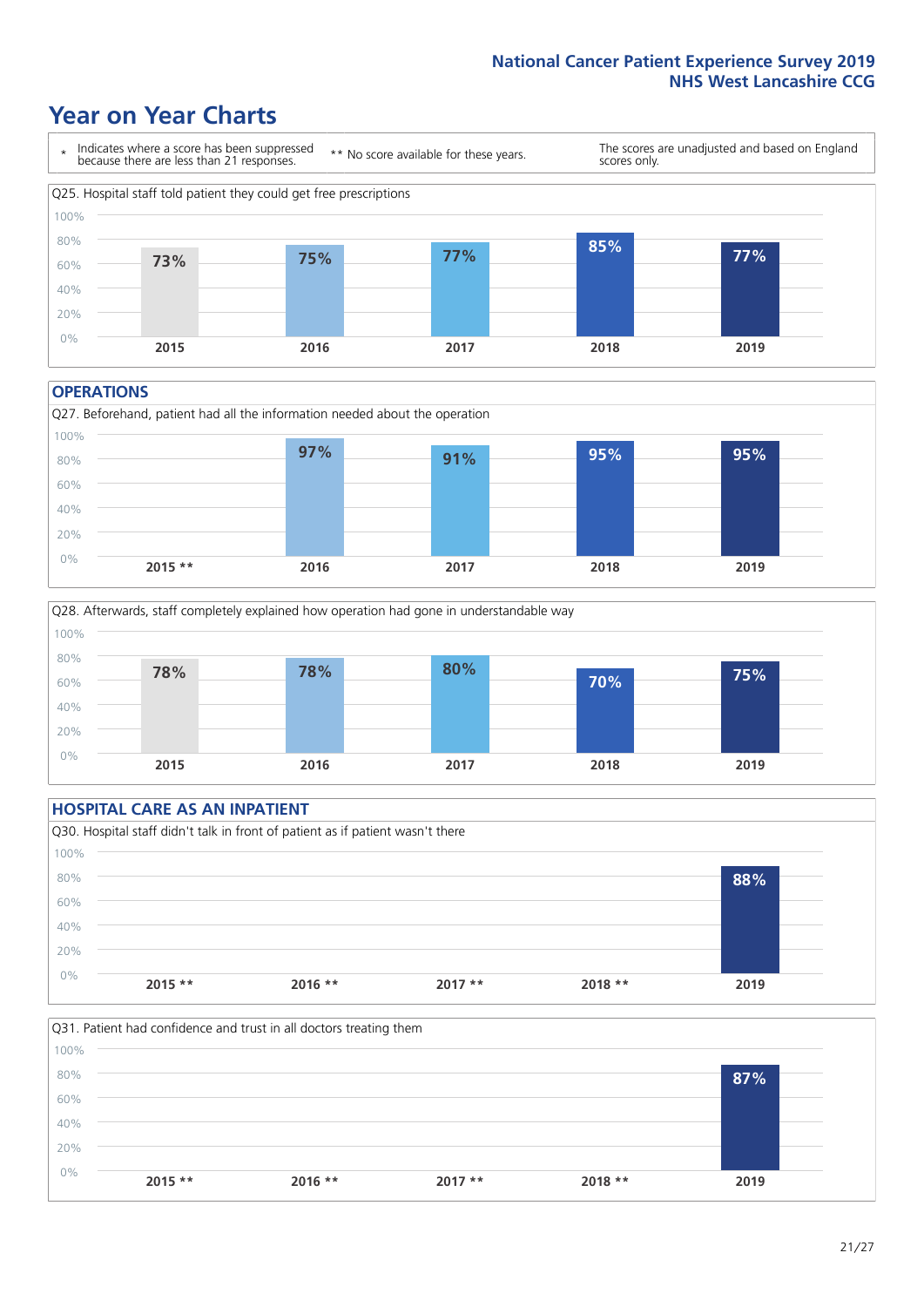### **Year on Year Charts**









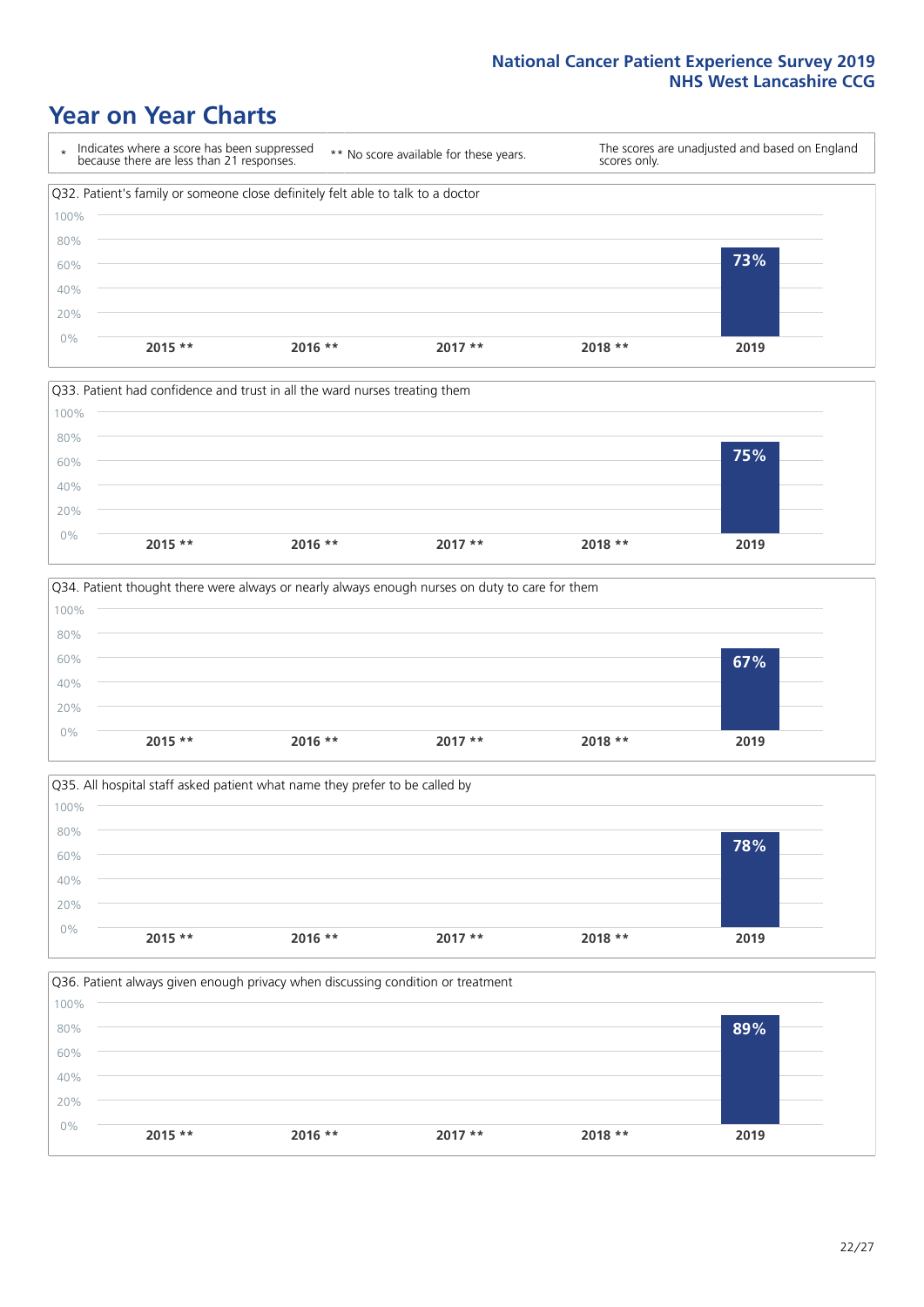### **Year on Year Charts**









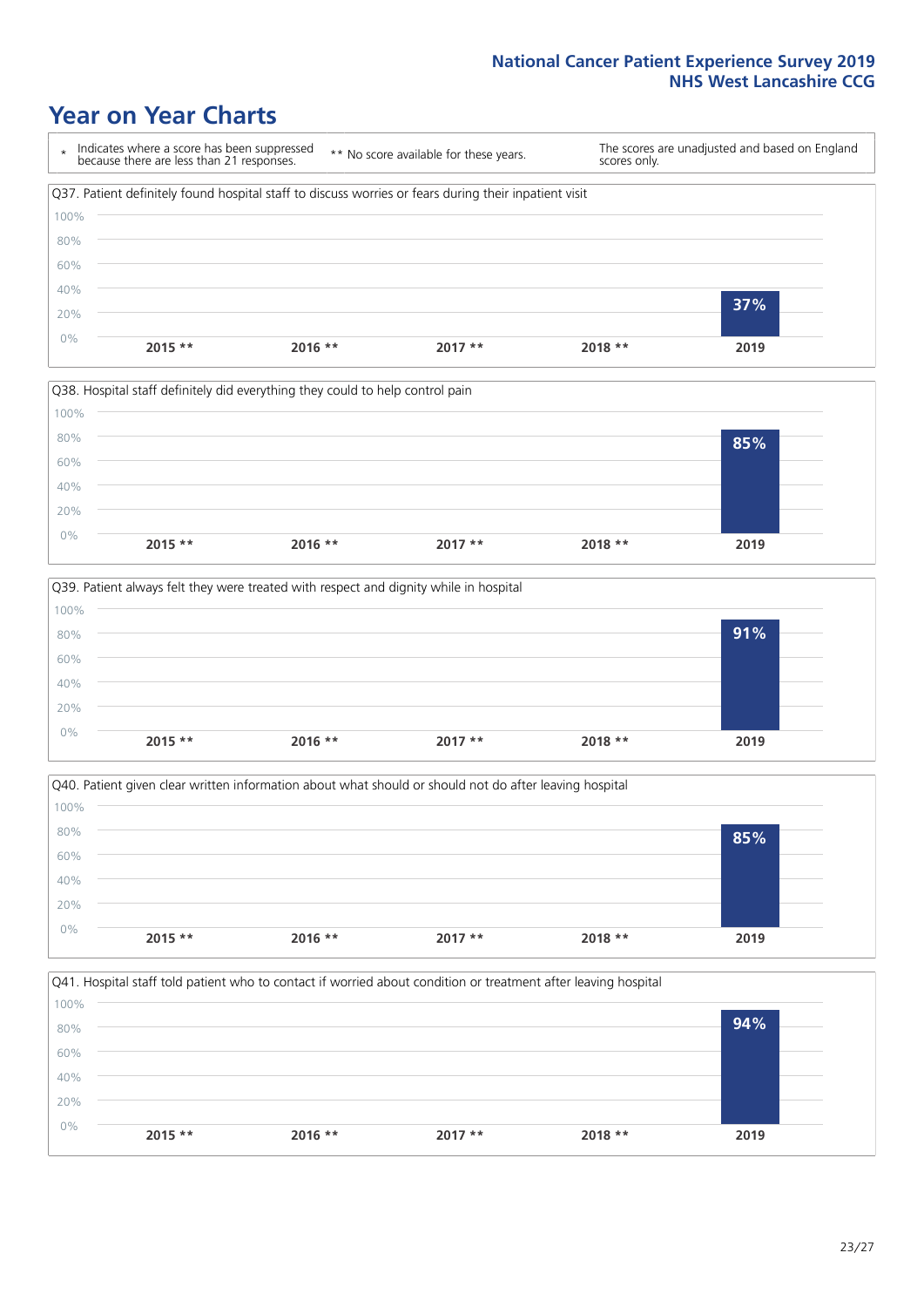### **Year on Year Charts**

\* Indicates where a score has been suppressed because there are less than 21 responses.

\*\* No score available for these years.

The scores are unadjusted and based on England scores only.

#### **HOSPITAL CARE AS A DAY PATIENT / OUTPATIENT**









Q49. Beforehand patient completely had all information needed about chemotherapy treatment

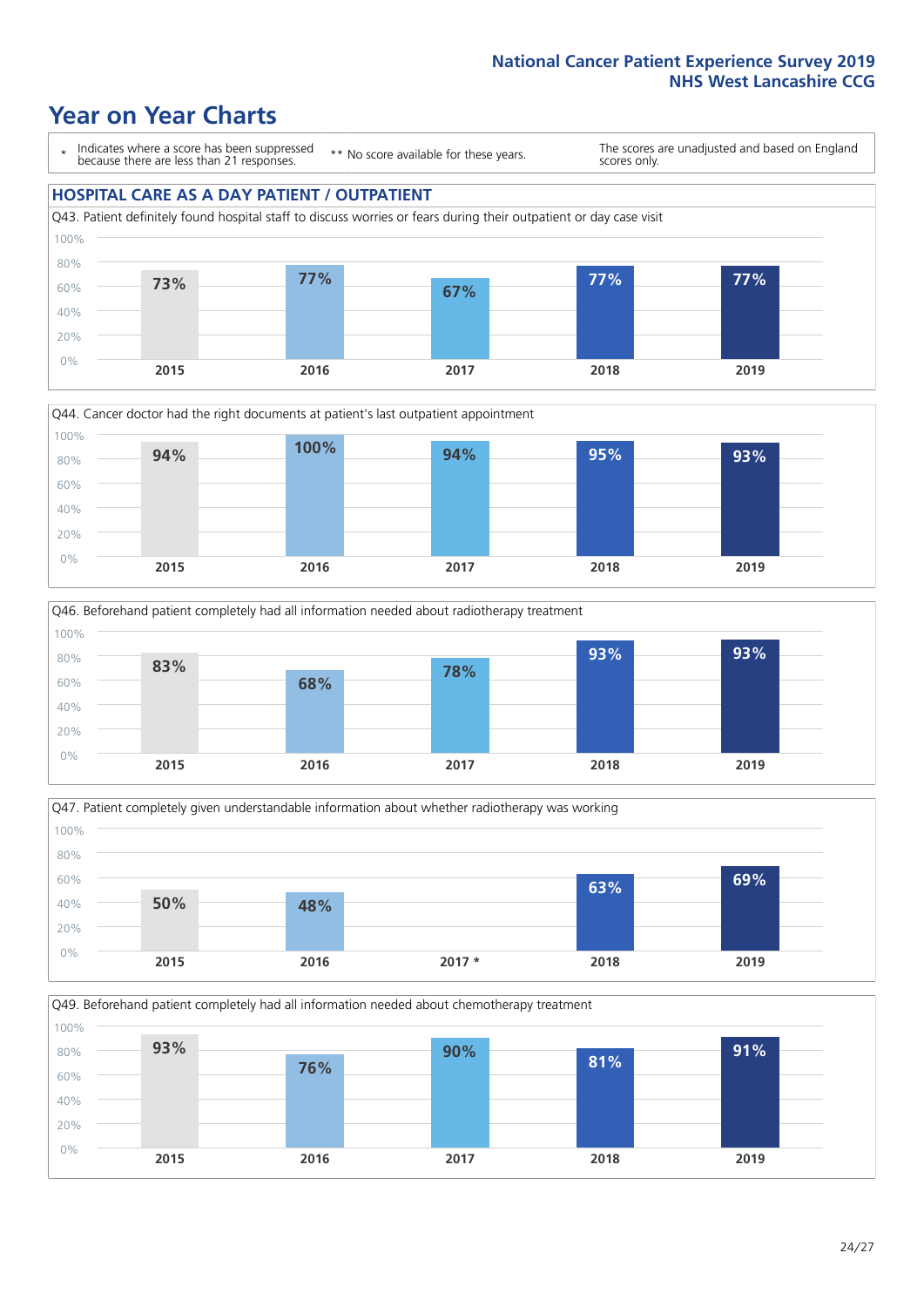### **Year on Year Charts**

\* Indicates where a score has been suppressed because there are less than 21 responses. \*\* No score available for these years. The scores are unadjusted and based on England scores only. Q50. Patient given enough information about whether chemotherapy was working in a completely understandable way 0% 20% 40% 60% 80% 100% **2015 2016 2017 2018 2019 68% 69% 64% 74% 63%**

#### **HOME CARE AND SUPPORT**







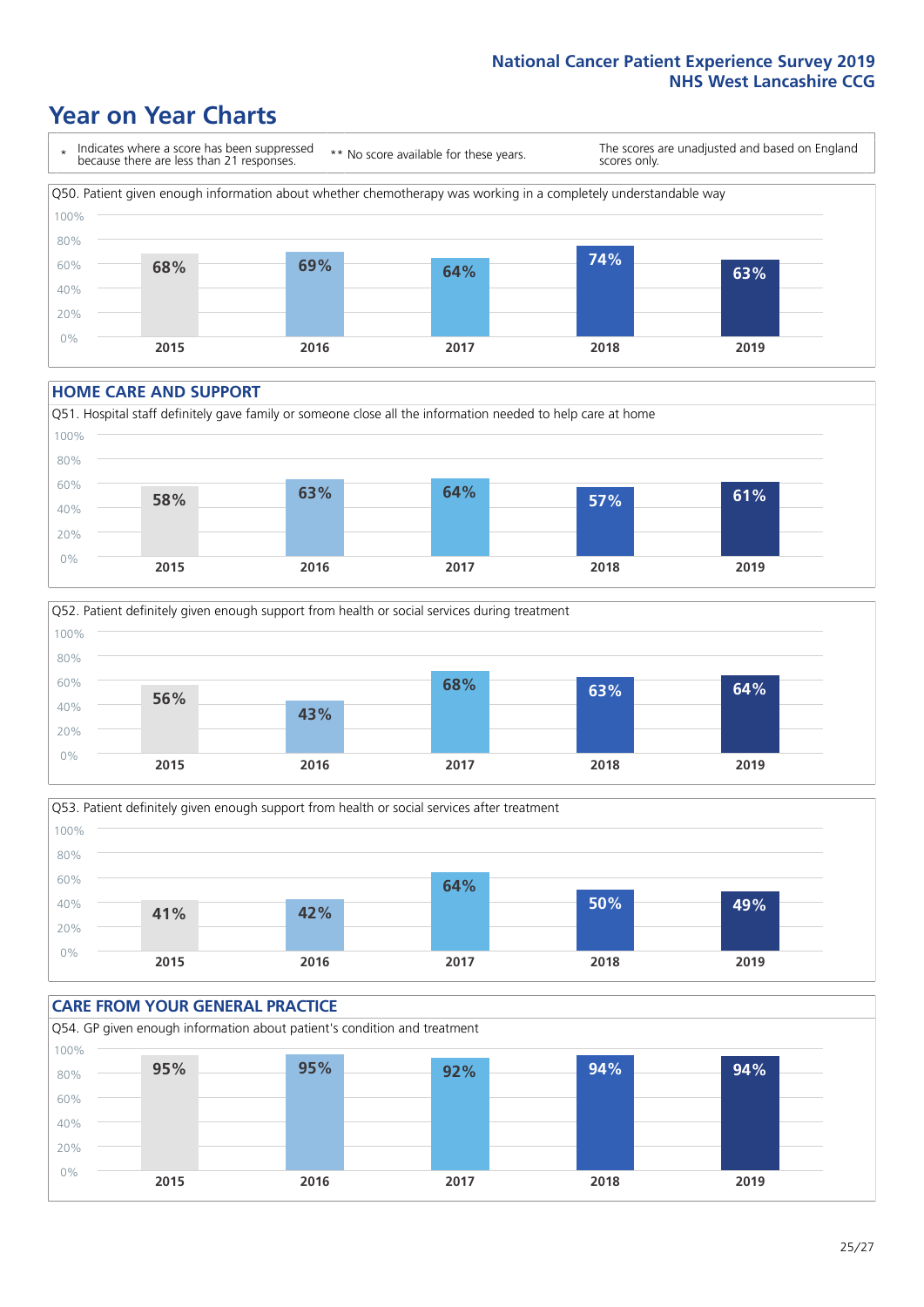### **Year on Year Charts**

\* Indicates where a score has been suppressed because there are less than 21 responses.

\*\* No score available for these years.

The scores are unadjusted and based on England scores only.



#### **YOUR OVERALL NHS CARE**







Q59. Patient felt length of time for attending clinics and appointments for cancer was about right 100%